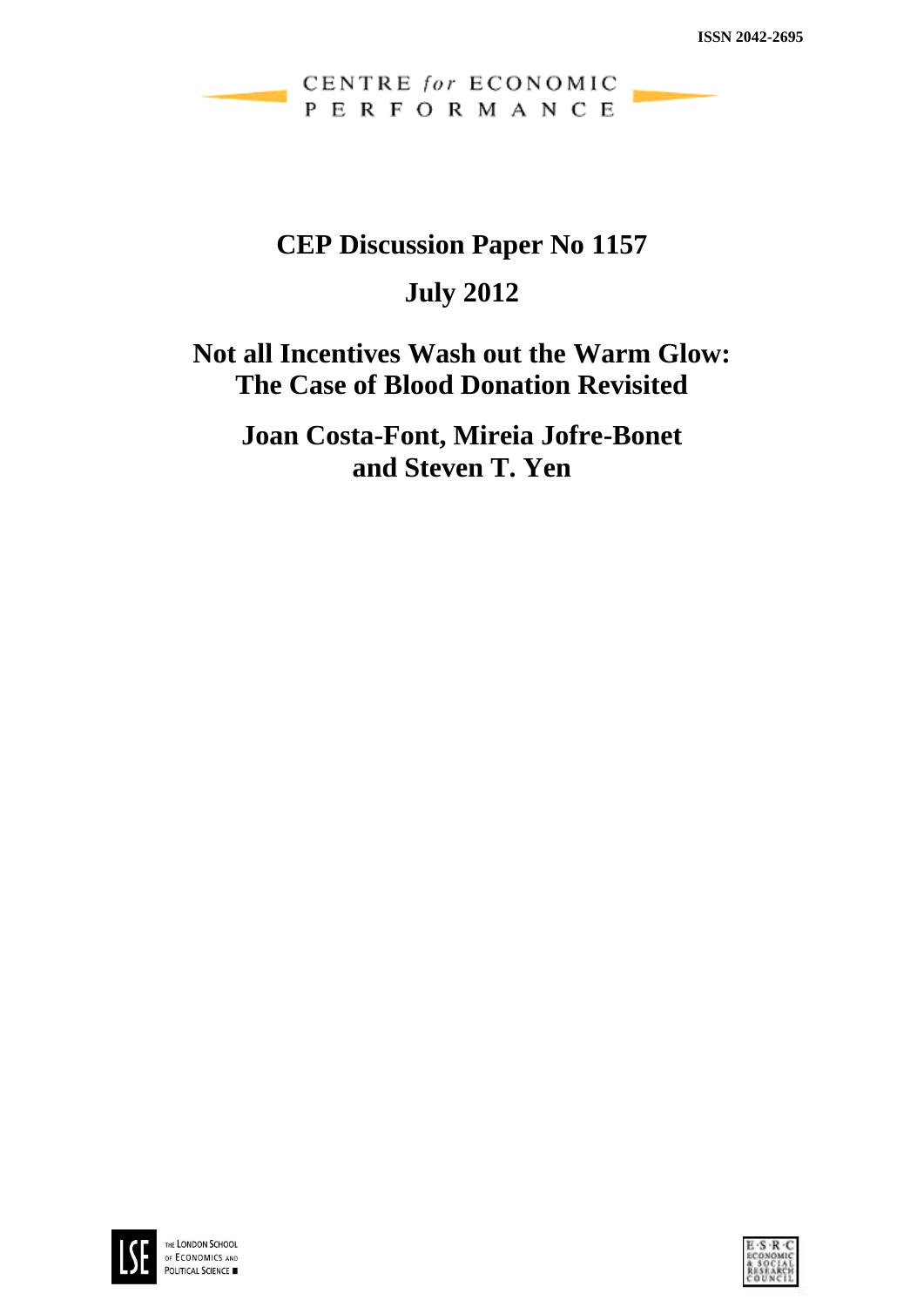#### **Abstract**

The issue of the nature of the altruism inherent in blood donation and the perverse effects of financial rewards for blood and/or organ donation has been recently revisited in the economic literature with limited consensus. As Titmuss (1970) famously pointed out, providing monetary incentives to blood donors may crowd out blood supply as purely altruistic donors may feel less inclined to donate if a reward is involved – in addition to having the effect of reducing blood quality. In this paper we examine how favouring different types of incentives are related to the likelihood of donating blood by exploiting a large sample representative of the population of fifteen European countries in 2002 containing information on both donation and attitudes towards incentives. Our results show those who have donated are less likely to favour monetary rewards for blood donation but are more likely to favour non-monetary ones. This is consistent with the idea that while monetary rewards may crowd out blood donation, non-monetary rewards do not.

Keywords: Altruism, blood donation, incentives, nudging, recursive system, warm glow JEL Classifications: I18, I38, Z13

This paper was produced as part of the Centre's Wellbeing Programme. The Centre for Economic Performance is financed by the Economic and Social Research Council.

#### **Acknowledgements**

The authors express their gratitude to seminar participants at LSE, City, Sheffield, Lund and Manchester Universities, and the discussants at the European Conference of Health Economics in Helsinki (2010), the AES Conference in Palma (2011), and M. Macis and N. Lacetera for helpful comments and criticisms which have helped improve the paper. All remaining errors are ours.

Joan Costa-Font is a Research Associate at the Centre for Economic Performance, London School of Economics. He is also a Senior Lecturer in Political Economy – a joint appointment at the Department of Social Policy and the European Institute at LSE. Mireia Jofre-Bonet is a Senior Associated Researcher at LSE Health and Social Policy and Director of Health Economics at City University, London. Steven Yen is a Professor of Agricultural Economics at the University of Tennessee.

Published by Centre for Economic Performance London School of Economics and Political Science Houghton Street London WC2A 2AE

All rights reserved. No part of this publication may be reproduced, stored in a retrieval system or transmitted in any form or by any means without the prior permission in writing of the publisher nor be issued to the public or circulated in any form other than that in which it is published.

Requests for permission to reproduce any article or part of the Working Paper should be sent to the editor at the above address.

J. Costa-Font, M. Jofre-Bonet and S. T. Yen, submitted 2012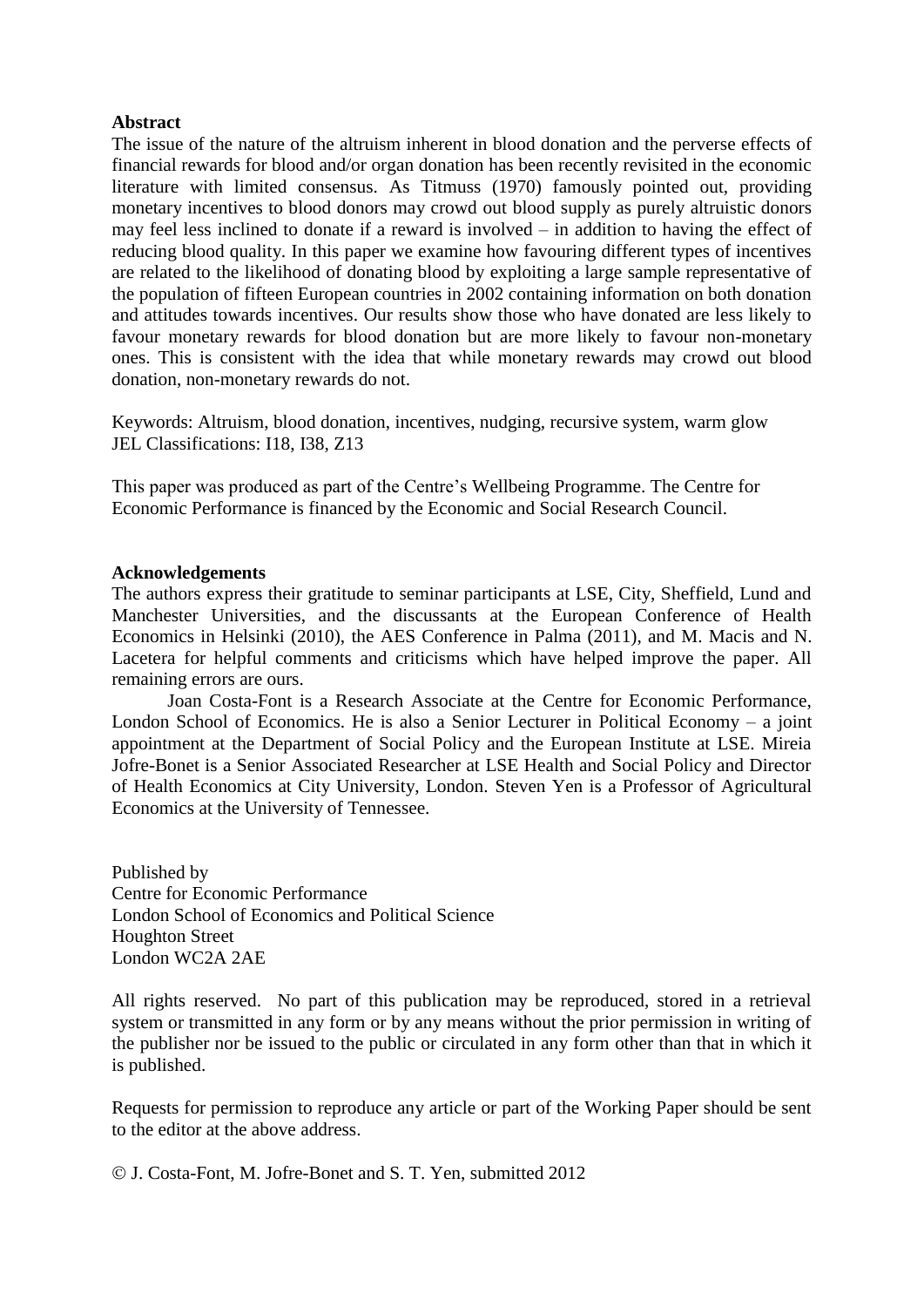## 1 Introduction

There is increasing interest in the motivation of altruistic behaviour, not merely for the sake of exploring behavioural drives which go beyond classical axioms of self-interest to explain individual behaviour, but more recently as a means of correcting government interventions which are held to crowd out individual actions. For example, the current UK government has advocated the notion of a 'big society' which, although rather unclearly defined, appears to have altruistic behaviour as a central theme. While there is much loose-talk centred around the definition of this policy tool, there is a growing interest in whether such behaviour can be motivated through incentive mechanisms. There has thus been interest in nudging behaviour towards pre-specified outcomes such as tackling health inequalities, preventing ill-health, improving health outcomes and spreading information and good health advice (Department of Health, 2011). Possibly one of the most long-lasting and discussed examples of behaviour broadly consistent with this notion of core altruistic behaviour is individual blood donation.

One donated unit of whole blood can save up to three lives but donated blood has a short shelf life. Regular donors are therefore essential to secure a constant supply. In 1997, the World Health Organization (WHO) recommended that all blood donations should come from unpaid voluntary donors. However, by 2006, only 49 of 124 countries surveyed had established this as a standard. Furthermore, in the WHO's European region the number of donors varies from less than 4.5 to over 45 per 1000 population. Only 39 per cent of the general population are eligible to donate, and fewer than 5 per cent of those eligible actually donate.

Individuals might undertake certain altruistic actions guided by an extrinsic motivation, including a '*warm-qlow*' or moral satisfaction. Blood donation has often been seen as a clear-cut example of 'altruism with non-monetary pay-offs' (Elster, 1990). Nevertheless, the issue of the nature of the altruism inherent in blood donation is yet to be agreed upon in the economic literature. Cooper and Culyer (1968) argue that competition and monetary incentives would be suitable to motivate donors but Titmuss (1970) famously points out that providing incentives to blood donors may crowd out blood supply as purely altruistic donors may feel less inclined to donate if a reward is involved. Solow (1971) and Arrow (1972) discuss this proposition and suggest that the effects of price incentives can simply be added to those of altruistic donation, and hence if the price of blood is raised, the quantity offered would increase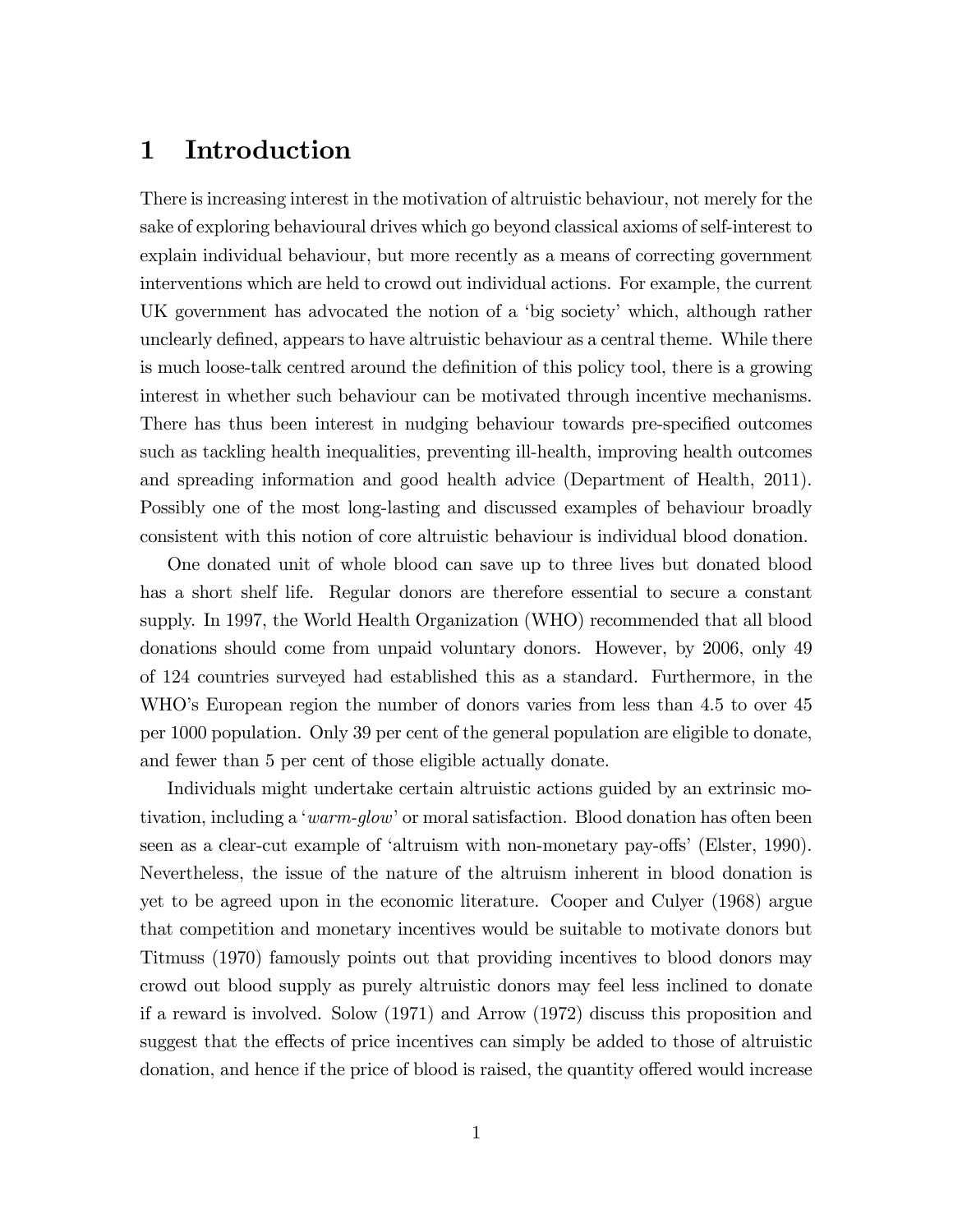in accordance with a supply function. However, the question of the effects of monetary incentives on altruistic behaviour has remained unanswered and the phenomenon discussed by Titmuss was coined as motivation crowd-out. Trying to answer the question of whether altruistic behaviour can be incentivised, Frey and Jegen (2001), Frey and Oberholzer-Gee (1997), and Benabou and Tirole (2006) point out that intrinsic motivation may go unnoticed if a payment is offered.

In this paper, we explore whether financial and non-financial incentives are associated to willingness to donate when other observed and unobserved factors are controlled for. We answer this question by exploiting a large dataset representative of fifteen European countries containing information on both whether or not an individual has been a donor in the past and her preferences towards monetary and non-monetary compensation for blood donation. This information allows estimation of two recursive equation systems and exploration of the association of preferences for different types of rewards (attitudes) and the probability of being a donor.

Our results are consistent with the hypothesis of blood supply crowding out due to monetary incentives in all European countries. But, most importantly, we find no evidence of potential crowding out when non-monetary rewards are involved in most European countries. These results are robust to different specifications and are coherent with the idea that crowding out is a phenomenon linked to the introduction of a market based rationale for non-market decisions, and that socially motivated individuals remain willing to donate when non-monetary rewards are offered.

Our results confirm and generalise recent findings that monetary and non-monetary rewards may not crowd out donation as long as self-interest is removed from them (Mellstrom and Johannesson, 2008; Lacetera and Macis, 2010a, 2010b). The contribution of our present work to the extant literature is threefold. First, we use a large dataset representative of fifteen European countries containing both attitudes towards incentives for blood donation and past donation behaviour as opposed to smaller and/or experimental samples on donors only. Second, because of that, we can directly analyse the relationship of the respondentsípreferences for monetary and non-monetary rewardswith the probability of being a donor. Further, by using a sample representative of fifteen countries, we can control for ethnic, cultural and institutional variations. Third, our results are consistent with the idea that altruistic behaviour can be incentivised as long as the rewards do not conceal the identity of the blood giver as a 'donor'.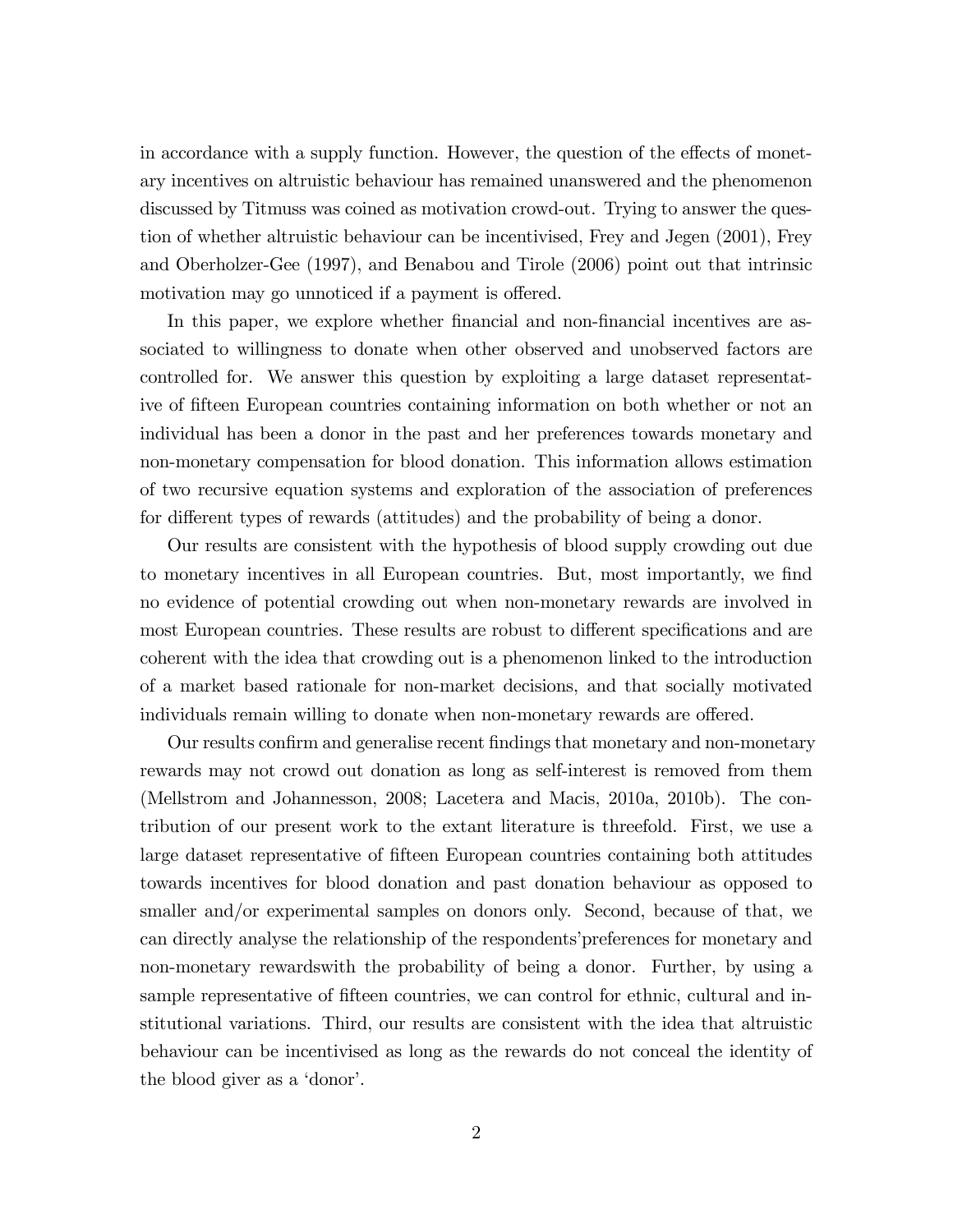The next section provides some background on altruism and blood donation; section 3 describes our econometric model; section 4 discusses the results; and section 5 concludes.

## 2 Background

We first present some background on the motivation behind blood donation as an act of gift-giving and, more specifically, how it relates to different forms of socially motivated acts including altruism. We then discuss how the literature on blood donation addresses the question of providing incentives for altruistic behaviour.

#### 2.1 Blood Donation and Social Motivation

Blood donation has been classified as an act of 'collective gift-giving' (Mercier Ythier, 2006). Donating blood is a pro-social act in the sense that donors incur individual costs in exchange for a collective benefit and contributes to ensuring the blood supply system works well.

In economic terms, blood donation, as any other donation or charitable act, is an economic voluntary transfer that traditionally has not been motivated by market exchange. It implies some form of economic sacrifice by the giver in exchange for the receivers' benefit for which the giver expects no return. Moreover, since gift-giving individuals, or knights in the terminology of Le Grand (1997, 2003), ought to care about the receivers' utility rather than their own pure self-interest, theoretically it is envisaged as an act immune to strategic behaviour of giving agents towards the givers (Kolm, 2000). Nevertheless, some forms of altruistic behaviour take place partially as a result of a feeling of ëdutyí towards others (Etzioni, 1988), from the imitation of others' behaviours – especially of those individuals signalled as 'reference groups'; from a feeling of social or moral indebtedness having been or expecting to be on the receiving end on another occasion; or, even from identity driven self-interested motivations (e.g., to attain a feeling of being a good person) as we argue in this paper.

Empirically, most blood donors will give some altruistic reason for giving, often citing feelings of community attachment or some commitment to the common good as their motive (Healy, 2000). The latter paves the way for the development of an identity as an altruist, which can be substantiated by a continuous act of blood donation or not. Hence, blood donation can be considered a manifestation of impure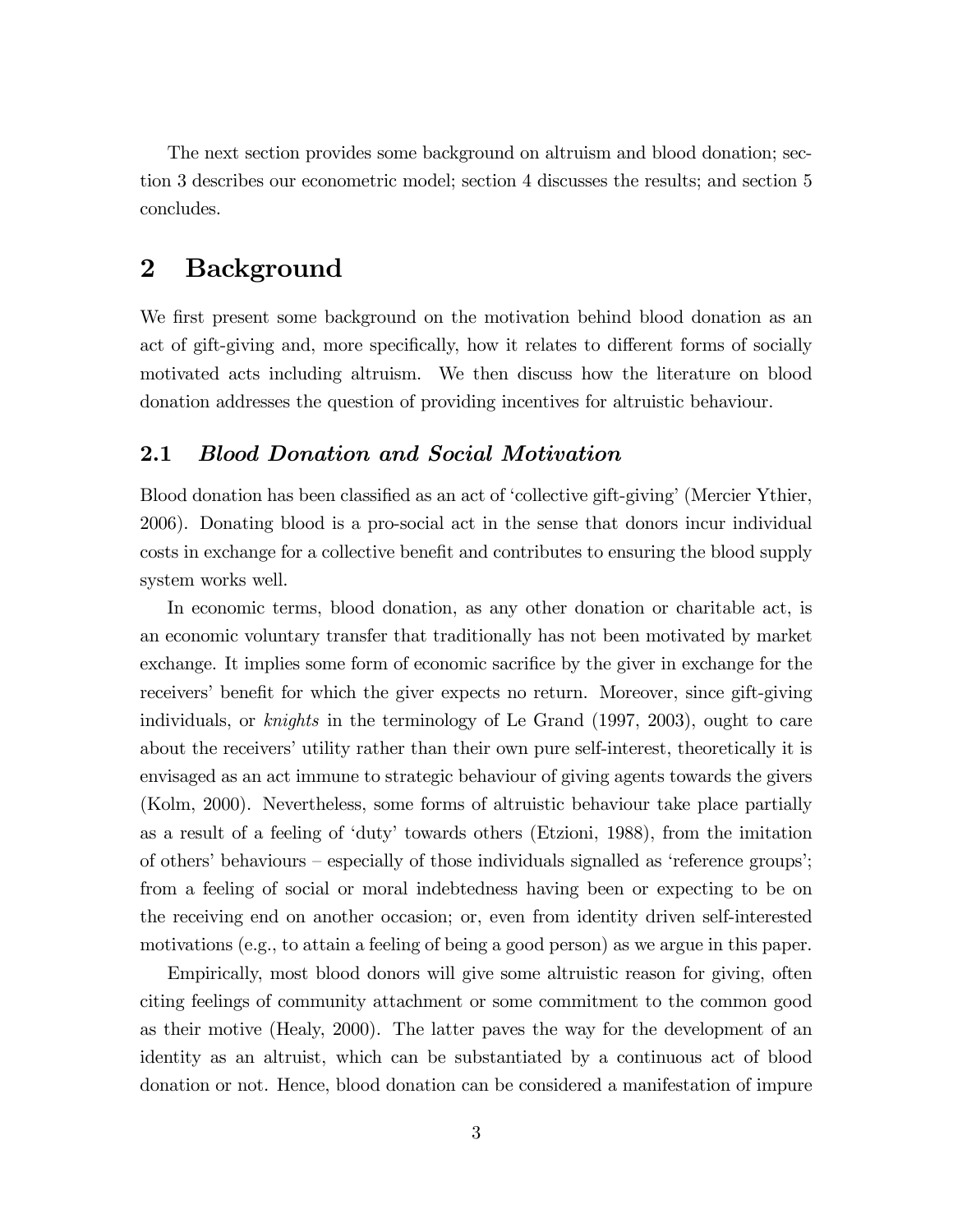altruism, insofar as donors receive a direct moral satisfaction for their act beyond that attributable to having contributed to the collective benefit. In that sense, Wildman and Hollingsworth (2009) examine the type and timing of blood donations between new and established donors. They find no evidence that 0-negative donors (i.e., the universal blood group compatible with all blood types and hence more valuable for donation) donate more, suggesting no evidence of pure altruism. More precisely, in some forms of impure altruism such as blood donation agents are said to receive a warm-glow payoff by taking an action they believe to be virtuous (Andreoni, 1990). More recently, Stutzer et al.  $(2011)$  provide evidence form a field experiment with the Swiss red cross suggesting that altruistic preferences can be induced by making individuals reflect on the importance of contributing to a public good such as blood donation.

#### 2.2 Blood Donation and Incentives

In his famous work, Titmuss (1971) reported evidence that nonmarket mechanisms for blood donation are not only ethically superior but also more efficient. Indeed, according to Titmuss, hepatitis rates from blood transfusions significantly decreased when the blood was donated rather than purchased. This was explained by the fact that donors who are not paid for blood have no incentive to hide an illness, which leads to a higher quality of blood in such systems. Moreover, a financial reimbursement for blood donation could induce those who are more 'in need' of money to oversupply, eliciting a 'new supply' from non-altruistic individuals, who are in turn likely to be less healthy. Reimbursement for blood would reduce the altruistic motivations behind individualsí blood donation behaviour, producing a decline in supply from those individuals, i.e. crowd-out. As mentioned, this seminal work prompted Arrowís  $(1972)$  and Solow's  $(1971)$  responses questioning the substitution of altruists by nonaltruists in line with Cooper and Culyer's (1968) arguments. Kessel (1974) added that market mechanisms could provide guarantees for blood quality if accompanied by screening techniques to ensure product accountability. Interestingly, Thorne (2000) argued that with more effective exhortation, a donor system is capable of procuring more organs at lower costs than market procurement. More recently, Andreoni *et al.* (2008, p. 134) argued that ëhaving a personal identity as an altruist might necessarily precede altruistic acts' and that the use of monetary rewards would conflict with such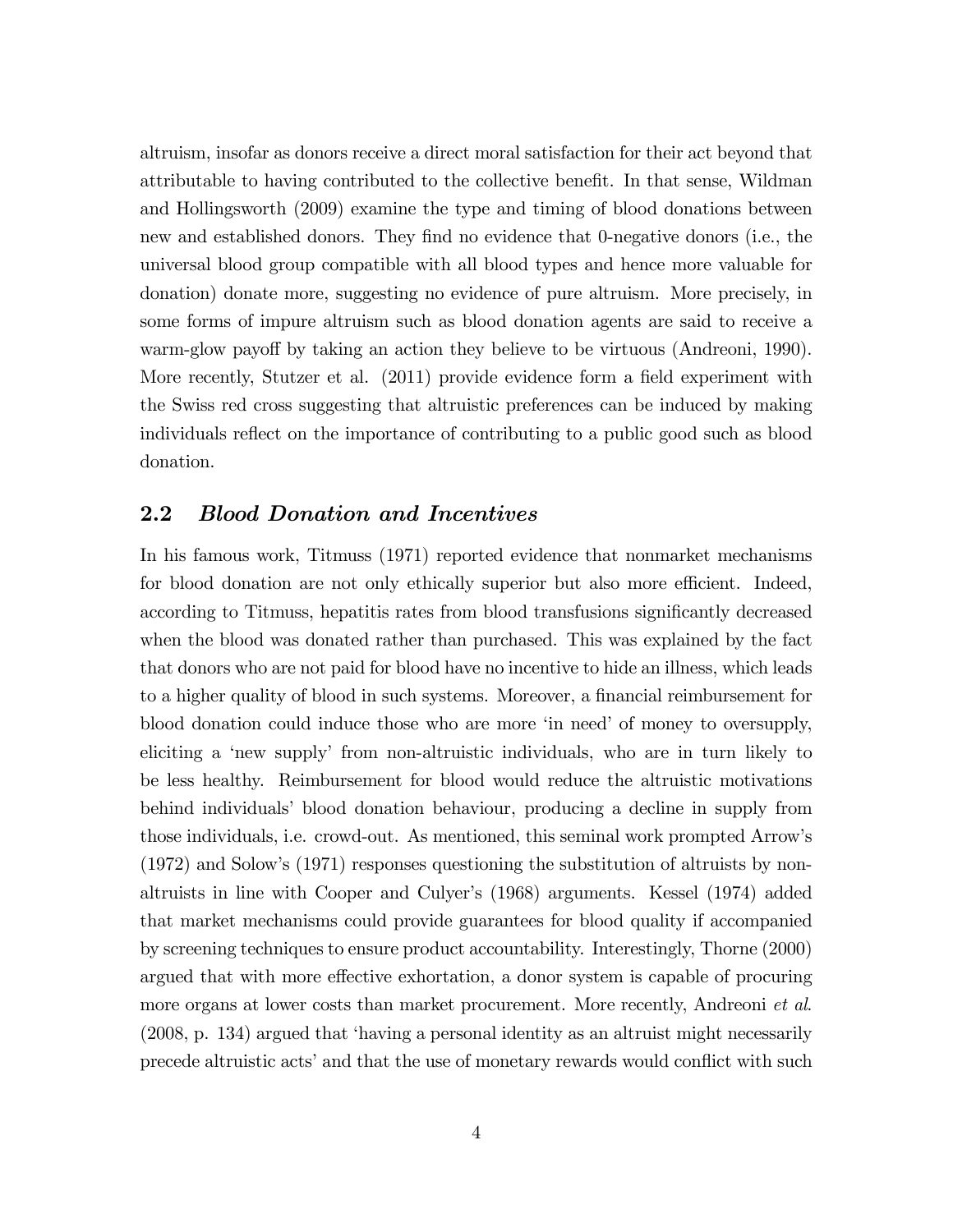identity and hence have unintended effect on individuals' altruistic motivations.

It is worth mentioning, albeit briefly, that a string of theoretical papers discussing signalling models and crowding out have also touched upon the subject of donation. These papers discuss how individuals engage in civic activities to signal altruism. The introduction of monetary incentives may make signalling more difficult and thus cause crowding out (Seabright, 2004; Benabou and Tirole, 2006).

There are very few empirical tests of Titmuss' claim but there exists some literature about counter-productivity of monetary incentives for other situations (Gneezy and Rustichini, 2000a, 2000b; Fehr and Falk, 2002; Falk and Kosfeld, 2006). Drawing on Benabou and Tirole (2006), Ariely et al. (2009) model image motivation or the desire to be liked and well-regarded by others as a driver in prosocial behavior and analyse whether extrinsic monetary incentives have a detrimental effect on prosocial behavior due to the crowding out of image. They show and test this with an experiment that monetary incentives crowd out image motivation.

The empirical papers most directly related to our current paper are Mellstrom and Johannesson (2008), Goette and Stutzer (2008), Wildman and Hollingsworth  $(2009)$ , Lacetera and Macis  $(2010a$  and  $2010b)$  and Glynn *et al.*  $(2003)$ . Mellstrom and Johannesson test Titmuss' proposition using a field experiment with three groups of individuals: blood donors who receive monetary compensation, those who receive no compensation at all, and those who receive monetary compensation given directly to a charity. Introducing compensation is found to crowd out only female blood donors. Importantly, when charitable motivation is introduced, crowding out disappears. Goette and Stutzer (2008) find that offering lottery tickets to donors increases the turnout at blood drives among infrequent donors, but there are no effects among frequent donors. Glynn et al. (2003) surveyed 45,588 US blood donors on their attitudes towards incentives for blood donation. They found that giving blood credits, cholesterol screening and prostate-speciÖc antigen screening encourage donation and that 7 to 9 per cent of donors reported that compensatory incentives would have the opposite effect. Lacetera and Macis  $(2010a)$  exploit a longitudinal dataset on all donors in one Italian town and Önd that publicly announcing symbolic prizes for donors achieving certain quotas encouraged frequency of donation. Their results suggest that social image concerns may be a very important promoter of prosocial behaviour. In another paper, Lacetera and Macis (2010b) use a subsample of that population to answer a survey on attitudes towards different types of compensation.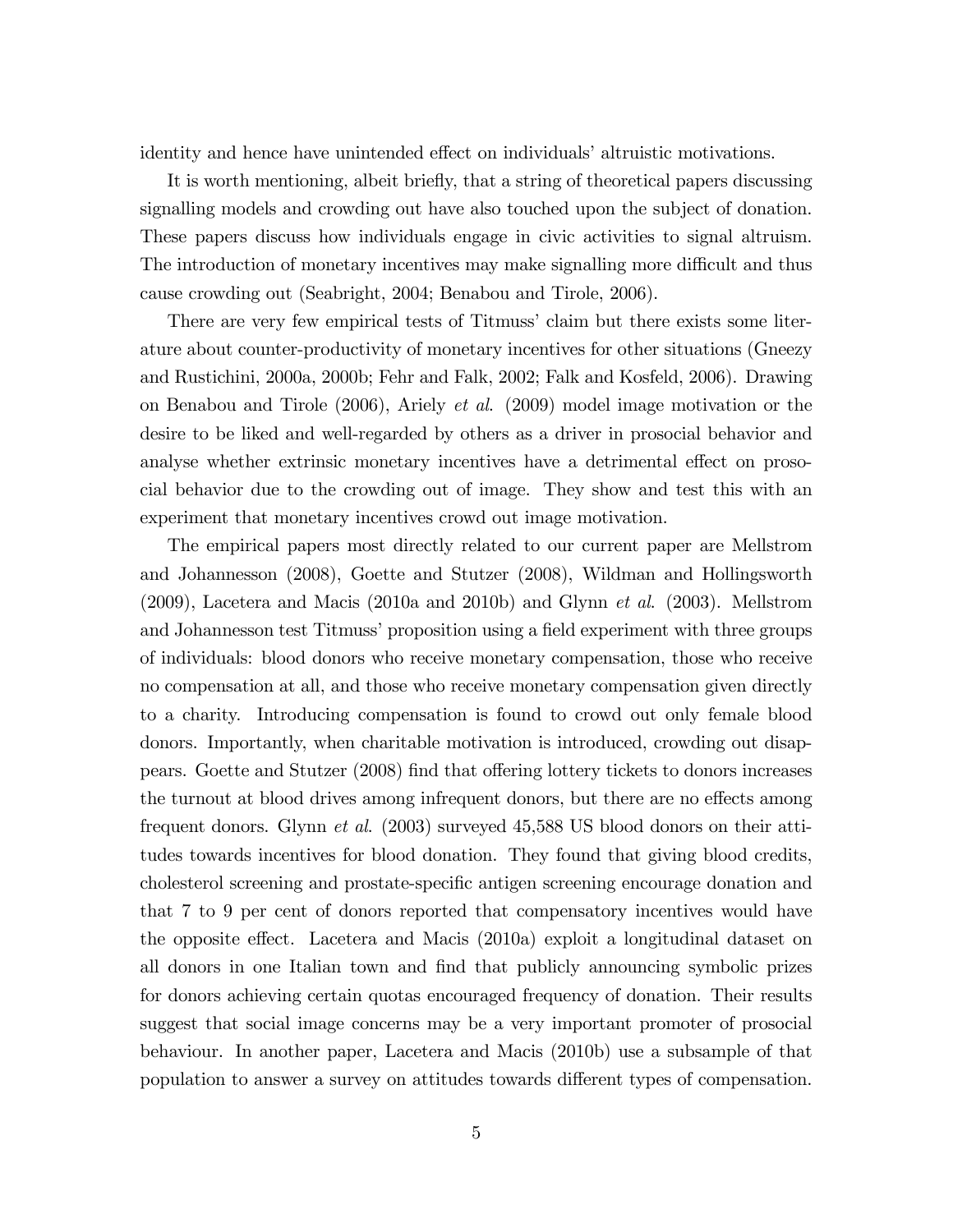They find that whilst cash payments would reduce donations especially among women and older donors, an equivalent amount in the form of vouchers would not. Lastly, Wildman and Hollingsworth (2009) examine the type and timing of blood donations between new and established donors and find a systematic difference between the two groups. Whilst new donors are sensitive to incentives, established donorsíbehaviour is driven primarily by social norms.

Most of the empirical studies suggest that crowding out is specific of the particular settings individuals are in. Thus, we advocate that extrinsic motivation or rewards for blood donation may take different meanings within each country's different social norms, and hence we should expect differential levels of crowding out by country. Furthermore, not all rewards may crowd out an individual's identity as an altruist (or a donor).

For the purpose of motivating our empirical specification, we conclude this section by suggesting that the effect of monetary incentives on blood supply can be modeled by drawing on the concept of donor identity. Assume that blood donated enters an individual's utility function,  $U(\cdot)$ , by two means: positively through the (warm glow) effect that it has on her self-image or self-identity  $I(.)$  as a donor, a gift-giver or an altruist, and negatively as a direct consequence of the inconveniences associated with donating blood. Also, monetary incentives for blood donation,  $r(a)$ , increase the income of the donor but affect negatively the donor's self-image or self-identity  $(\frac{\partial I}{\partial r} \leq 0)$ . The individual maximizes utility:

$$
U = U(a, c, I, D) \tag{1}
$$

such that self-image  $I$  is

$$
I = I(a, r(a), E, D) \tag{2}
$$

subject to the budget constraint

$$
pc = v + r(a)a \tag{3}
$$

where a is the intensity of blood donation, c is a composite commodity with price  $p$ , I is self-identity,  $D$  is a vector containing individual demographic characteristics and the individual social environment,  $E$  represents other environmental factors which include social norms, v is the wealth of the individual, and  $r(a)$  is the monetary incentive given for blood donation. The (rearranged) first-order condition for the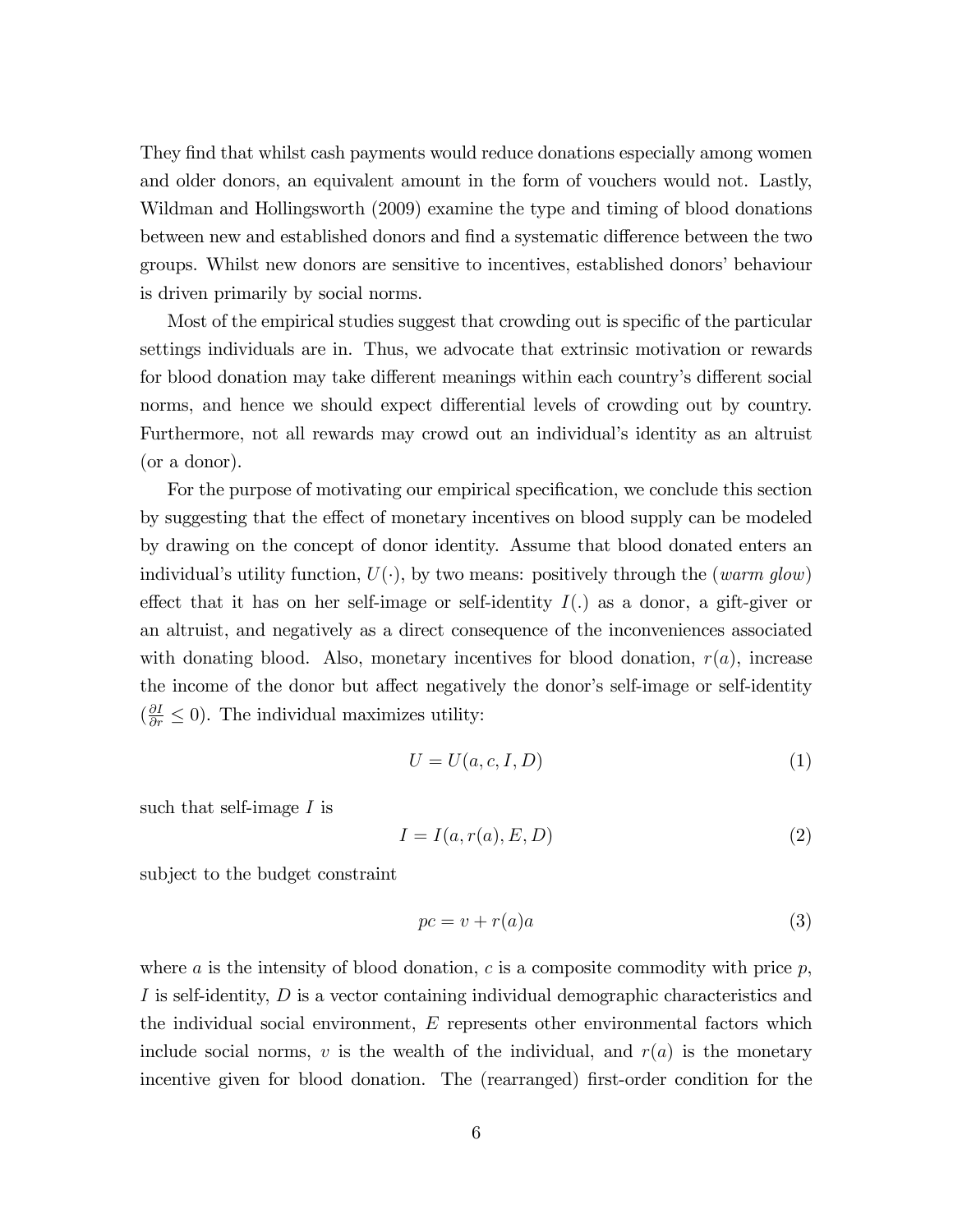maximisation problem of this simplified image caring individual is

$$
\frac{\partial U}{\partial a} + \underbrace{\frac{\partial U}{\partial I} \frac{\partial I}{\partial a}}_{+} + r'(a)(\lambda + \underbrace{\frac{\partial U}{\partial I} \frac{\partial I}{\partial r}}_{-}) = 0.
$$
\n(4)

Assuming concavity of utility function with respect to  $a$ , the first-order condition above illustrates how a negative effect on self-identity from receiving a monetary reward for blood donation will decrease the optimal amount of donation.<sup>1</sup> Note that if the rewards to blood donation are *not* monetary,  $\tilde{r}(a)$  and the utility function depends positively on them,  $\frac{\partial U}{\partial \tilde{r}(a)} > 0$ , the effect on blood donation is ambiguous as the associated first-order condition is  $\frac{\partial U}{\partial a} + \frac{\partial U}{\partial I}$  $\partial I$  $\frac{\partial I}{\partial a} + \frac{\partial U}{\partial \widetilde{r}}$  $\frac{\partial U}{\partial \widetilde{r}}\widetilde{r}'(a^{***})=0$ , and, thus the comparison between  $a^{***}$  and  $a^*$  will depend on the relative magnitudes of  $\frac{\partial U}{\partial \tilde{r}}$  and  $\lambda$ , which we cannot establish a priori.

In the next section, we describe our dataset and later we explain our empirical approach to test whether monetary and nonmonetary incentives are negatively associated with blood donation.

## 3 Data and Sample

We use data from the 2002 Eurobarometer (58.2), a survey covering fifteen European countries: Austria, Belgium, Denmark, Finland, France, Germany, Greece, Ireland, Italy, Luxembourg, Netherlands, Portugal, Spain, Sweden, and the United Kingdom. The survey contains information on socio-demographic characteristics of the respondents, and health and attitudes towards risk. In particular, among other subjects, this issue of the Eurobarometer survey gathered information not only on blood donation but also on the respondents' views on blood and organ donation. We use the answers to the following questions:

The first question  $(Q59)$  is on blood donation and it is phrased as 'Have you donated in the past?<sup>7</sup> This question can be answered with a 'Yes' or 'No'. The

<sup>&</sup>lt;sup>1</sup>Without the negative effect of monetary rewards for donation on self-identity  $\left(\frac{\partial U}{\partial I}\frac{\partial I}{\partial r}\right) = 0$ , the optimal amount of blood supply  $a^*$  satisfies  $\frac{\partial U}{\partial I} \frac{\partial I}{\partial a} + \frac{\partial U}{\partial a} + r'(a^*)\lambda = 0$ . But if  $\frac{\partial U}{\partial I} \frac{\partial I}{\partial r} < 0$ , the optimum,  $a^{**}$ , satisfies the first order condition in (4) instead, i.e. at  $a^{**}$  the following is satisfied:  $\frac{\partial U}{\partial I} \frac{\partial I}{\partial a} + \frac{\partial U}{\partial a} + r'(a^{**})\lambda = -r'(a^{**})\frac{\partial U}{\partial I} \frac{\partial I}{\partial r} > 0$ , which means that the objective function  $\frac{\partial U}{\partial I} \frac{\partial I}{\partial a} + \frac{\partial U}{\partial a} + r'(a)\lambda$  has a positive gradient evaluated at  $a^{**}$ . Thus,  $a^{**$ optimum  $a^*$ , i.e., it is smaller.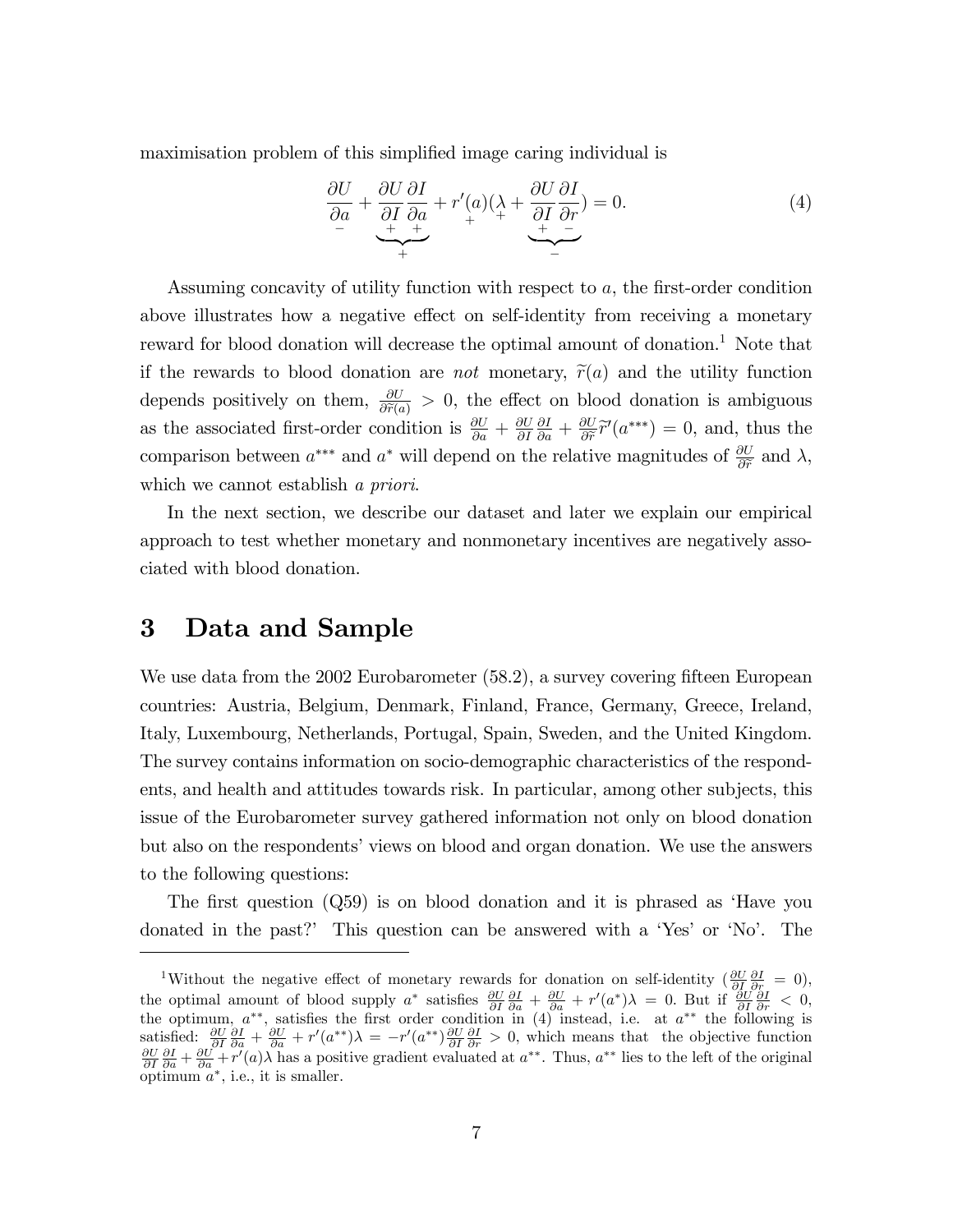second question  $(Q60)$ , on attitudes towards rewards for blood donation, asks  $\text{In}$ your opinion, should someone who gives blood ...?' The possible answers were:

- receive a fixed fee of:
	- $-10$  Euros (Yes/No)
	- $-25$  Euros (Yes/No)
	- $-100$  Euros (Yes/No).
- $\bullet$  be allowed to do so during working hours (Yes/No)
- $\bullet$  be reimbursed for the expenses incurred (Yes/No)
- $\bullet$  receive a small non-monetary gift (Yes/No)
- not receive anything (Yes/No)

As reported in Table 1, about 35 per cent of our sample of 8,821 European individuals have donated blood. Looking at the blood donors column, we observe that 86 per cent of donors do not think donors should be rewarded with a monetary compensation, while fourteen per cent believe they should. Eighty-two per cent of the non-donors think money should not be provided for blood donation and eighteen per cent believe it should. These percentages are all significantly different at the five per cent level.

In Figure 1 we plot the percentages of donors and non-donors who believe that  $\epsilon$ 10,  $\epsilon$ 25, and  $\epsilon$ 100 should be given for blood donation. The graph shows negatively sloped offer curves for both donors and non-donors, i.e., the higher the price offered, the less people chose it as the right answer. Most significantly, the non-donors' curve appears to the right of that for the donors.

Table 2 displays a further summary of responses to these key questions by the respondents' socio-demographic characteristics and by their choices with regards to monetary versus non-monetary rewards. We notice from column one that more males have donated blood than females have (forty-one versus thirty per cent). Also, those living in Nordic European countries are more likely to have given blood than those in Central Europe (thirty-six per cent versus thirty-Öve per cent), the latter being more likely to have donated blood than the Mediterranean countries (thirty-four per cent).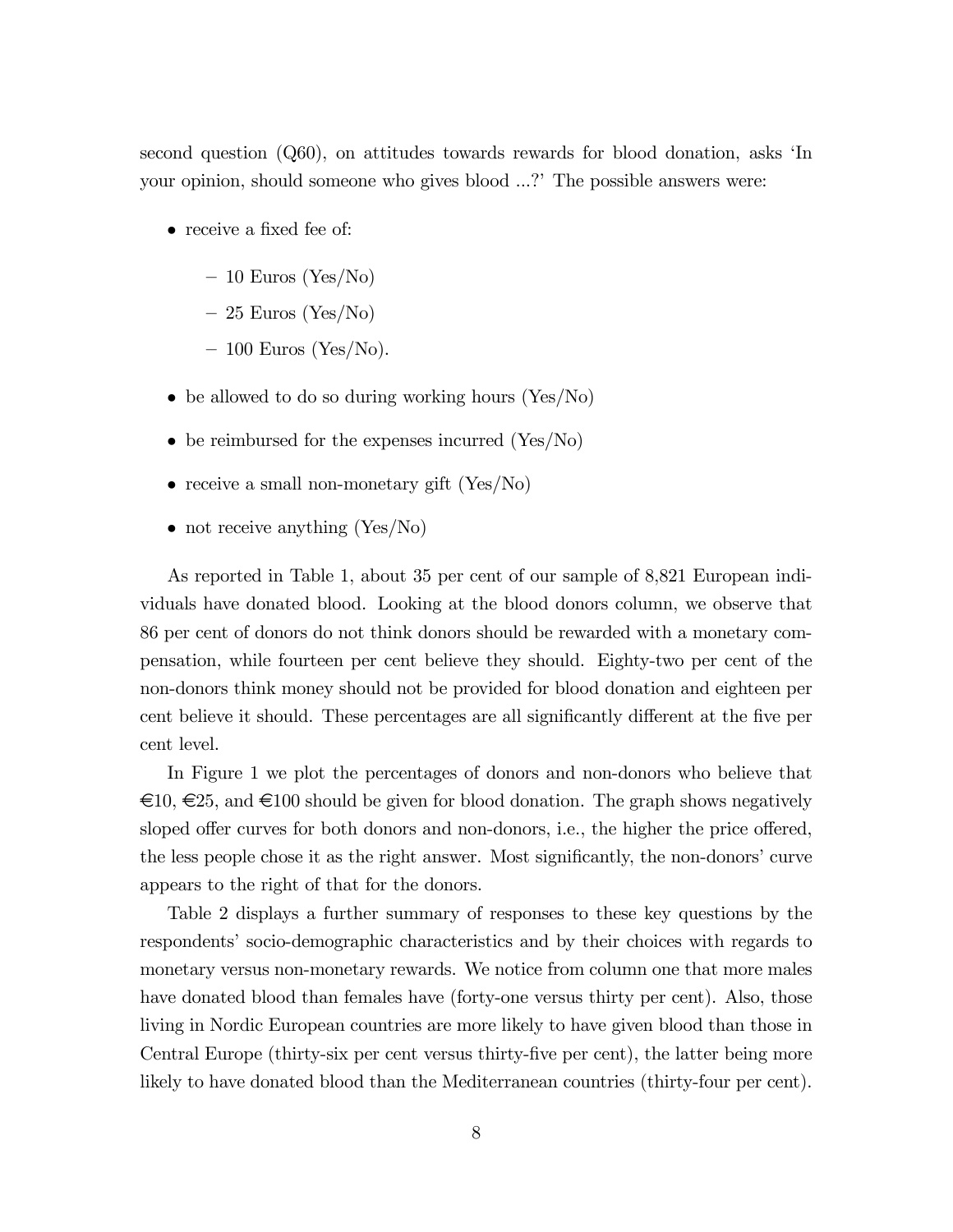The second group of columns show that eighteen per cent of the male respondents believe that monetary rewards should be given to donors and their reservation price (average amount) is  $\epsilon$ 30.06. Sixteen per cent of females believe money should be offered and the average amount is very similar  $(\text{\textless}=29.06)$ . The regional differences in this table are remarkable. Although the Mediterranean countries have a similar percentage of donors to those of North and Central Europe (34 to 36 per cent), fewer Mediterranean individuals are in favour of monetary rewards for blood donation (six per cent as opposed to Öfteen and twenty-Öve per cent), but on average they choose higher monetary rewards for donation – with an average of  $\epsilon$ 52.77 as opposed to  $\epsilon$ 23.78 and  $\epsilon$ 28.29, respectively. These regional differences with respect to attitudes towards rewards could be explained by the levels of income per capita and/or the levels of social capital and trust in the institutions, although a more refined multivariate analysis is required to explore the differences behind these bivariate frequencies.

Finally, in the last column we report the percentages of those choosing nonmonetary rewards for blood donation: sixty-seven per cent of males agree with a non-monetary reward, while sixty-nine per cent of females do so. The percentages of Mediterranean, Nordic and Central European respondents who choose non-monetary rewards are sixty, seventy-eight and sixty-six, respectively. The row at the bottom of Table 2 summarizes the information broken down above for the aggregate, i.e., thirty-Öve per cent of the sample have donated blood, the average reward for the seventeen per cent favouring monetary rewards is  $\in 29.55$ , and 68 per cent of the full sample are in favour of non-monetary rewards.

Table 3 presents definitions and sample statistics of the variables used in the empirical analysis. Besides, the table includes two key variables: The percentages of the sample who considered that blood transfusion 'less', 'as' or 'more' safe in 2002 than in 1992 (14, 20 and 66 per cent, respectively) as this may be an important determinant of the decision to donate blood. And, the answer to the question on thow much concern others show towards oneself because we believe it may capture how much solidarity the respondent perceives in her/his environment, and that could influence altruistic tendencies. Five per cent of our sample felt other people do not show concern about what they are doing, fourteen per cent thought other people show little concern, forty-seven per cent felt that other people show some concern, and thirty-four per cent declared others showed a lot of concern.

In the next section, we describe our empirical approach to addressing the questions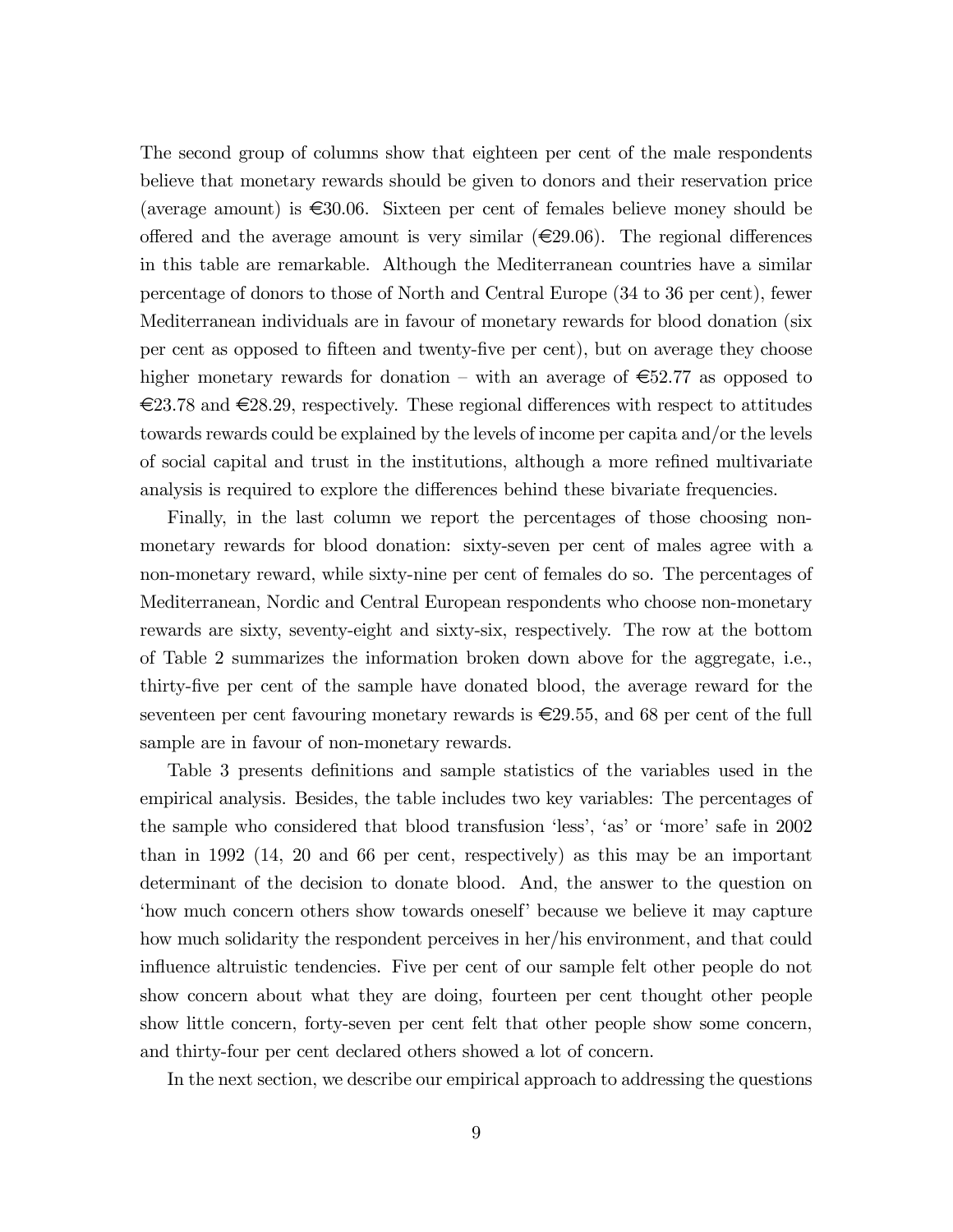of interest.

# 4 Empirical Strategy: A Recursive Equation System

Our empirical approach relies on two hypotheses. First, there are unobserved individual characteristics such as altruism and family history that influence both the decision of donating blood and the views on rewarding blood donation. Thus, the error terms of equations trying to explain having donated blood and beliefs on rewarding blood donation with money or other rewards will be correlated. Second, beyond that unobserved correlation, individual preferences towards rewards for blood donation may have a direct influence on the likelihood of having donated blood but not *vice versa*.<sup>2</sup> Accordingly, to answer the question of whether being in favour of monetary/non-monetary rewards is related to having donated blood, we estimate two recursive systems: one for donation and monetary reward, and the other for donation and other reward. The system for binary blood donation  $(y_1)$  and binary reward  $(y_2)$ is characterized by the structural equations for the corresponding latent variables  $(y_1^*$ and  $y_2^*$ :

$$
y_1^* = \gamma y_2^* + x'\alpha_1 + z'_1\alpha_2 + u_1 \tag{5}
$$

$$
y_2^* = x'\beta_1 + z'_2\beta_2 + u_2\tag{6}
$$

In equations (5) and (6), the error terms  $[u_1, u_2]'$  are assumed to be distributed as bivariate normal with zero means, unitary variances, and correlation  $-1 \leq \rho \leq 1$ ; the variances are assumed to be unitary because observed outcomes for  $y_1$  and  $y_2$  are both binary.

Vectors  $x, z_1$ , and  $z_2$  are observed individual traits such that x affects both blood donation and reward,  $z_1$  determines donation only, and  $z_2$  determines reward only; together, these variables constitute the individual demographics  $(D)$  and environmental factors  $(E)$  which enter the utility function (equations  $(1)$  and  $(2)$ ).

The reduced form equation system constitutes equation (6) and

$$
y_1^* = x'(\alpha_1 + \gamma \beta_1) + z_1' \alpha_2 + z_2'(\gamma \beta_2) + u_1^*
$$
\n(7)

<sup>&</sup>lt;sup>2</sup>We estimated alternative specifications in which donation is allowed to affect the likelihood of favouring monetary (and non-monetary) rewards. The effect was found to be insignificant, which offers empirical support for our specification of a recursive system.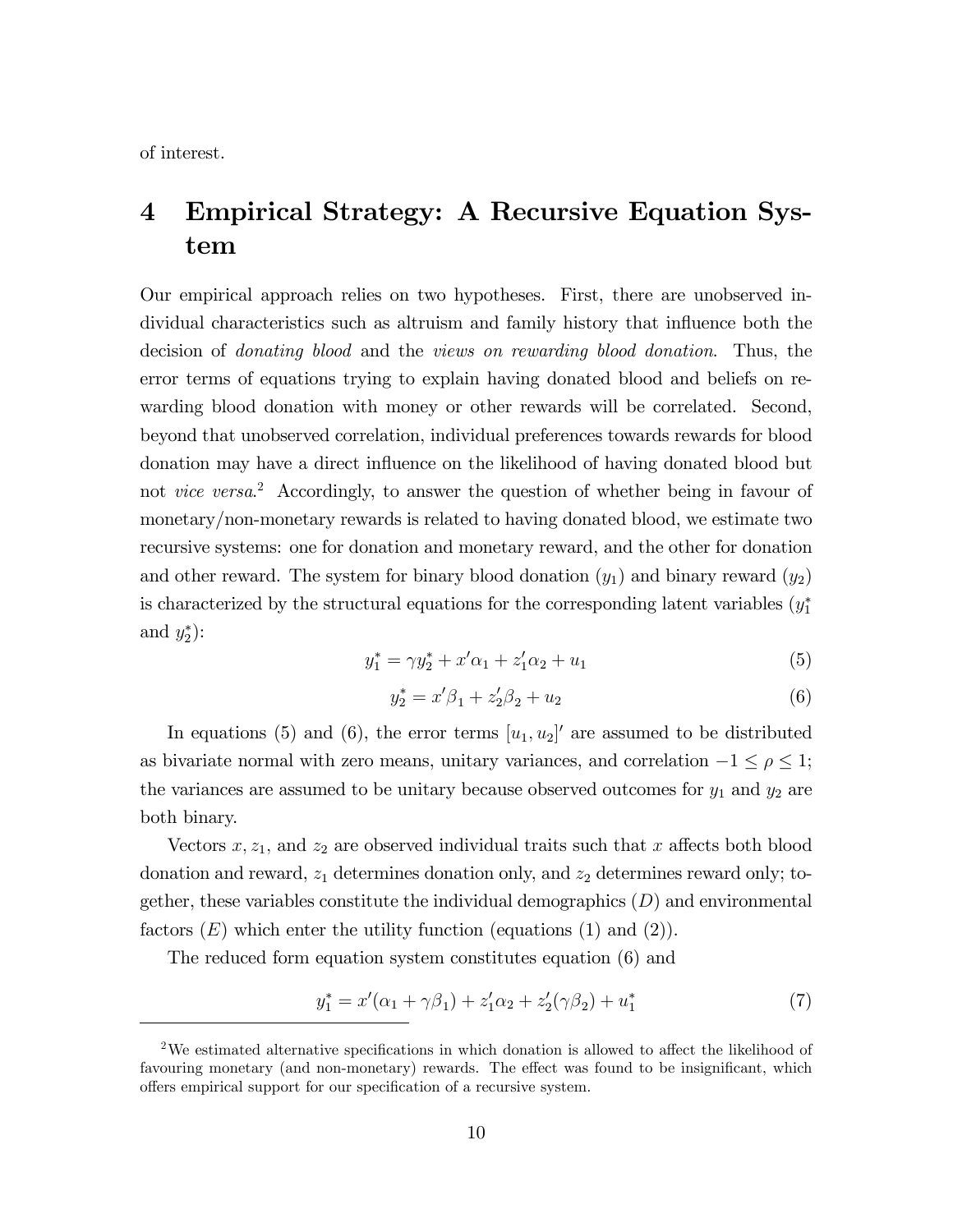where the composite error term  $u_1^* = u_1 + \gamma u_2$ , and the error vector  $[u_1^*, u_2]'$  is distributed as bivariate normal with zero means, finite variances  $[\omega_1^2, 1]'$ , and correlation  $\tau = (\rho + \gamma)/\omega_1$ , where  $\omega_1^2 = 1 + 2\rho\gamma + \gamma^2$ <sup>3</sup> Based on the reduced form equations (7) and (6), binary donation and reward are characterized by

$$
y_i = 1 \quad \text{if} \quad y_i^* > 0 = 0 \quad \text{if} \quad y_i^* \le 0, \quad i = 1, 2.
$$
 (8)

To allow for the fact that countries from different regions may have very different ethnic, cultural and social backgrounds, different levels of social capital and trust in the institutions, as well as blood collection habits and infrastructures, we also estimate a model in which country dummy variables are interacted with latent reward  $(y_2^*)$  in equation (5). This amounts to making the coefficient  $\gamma$  of the latent reward a function of regional dummy variables d with parameter vector  $\delta$ :

$$
\gamma = d'\delta. \tag{9}
$$

To simplify notations, express the deterministic components on the right-hand sides of the reduced forms (7) and (6) as  $h'\eta_1$  and  $h'\eta_2$ , respectively, where  $h =$  $[x', z'_1, z'_2]'$  is the concatenated variable vector and  $\eta_1$  and  $\eta_2$  are conformable parameter vectors which are functions of the structural parameters in equations (5) and (6). Then, the sample likelihood function is similar to that of a bivariate probit model:

$$
L = \prod_{\text{all}} \Phi_2 \left( \kappa_1 h' \eta_1 / \omega_1, \kappa_2 h' \eta_2, \kappa_1 \kappa_2 \tau \right) \tag{10}
$$

where  $\kappa_1 = 2y_1 - 1$  and  $\kappa_2 = 2y_2 - 1$  are dichotomous indicators,  $\Phi_2$  is the standard bivariate normal cumulative distribution function, and "all" indicates multiplication over all sample observations.

### 4.1 Identification Strategy

Unique variables  $z_1$  in the donation equation (5) and  $z_2$  in the reward equation (6) serve to identify the model parameters (also see (7)).

<sup>&</sup>lt;sup>3</sup>Note that by specifying a distribution for the error terms of the structural equations (5) and (6), rather than for the error terms of the reduced forms (7) and (6) as in Maddala (1983, p. 246), the composite error term  $u_1^*$  depends on error terms  $(u_1 \text{ and } u_2)$  of both structural equations, leading to a covariance structure which accommodates heterogeneity in the reduced form in equation (7) for donation.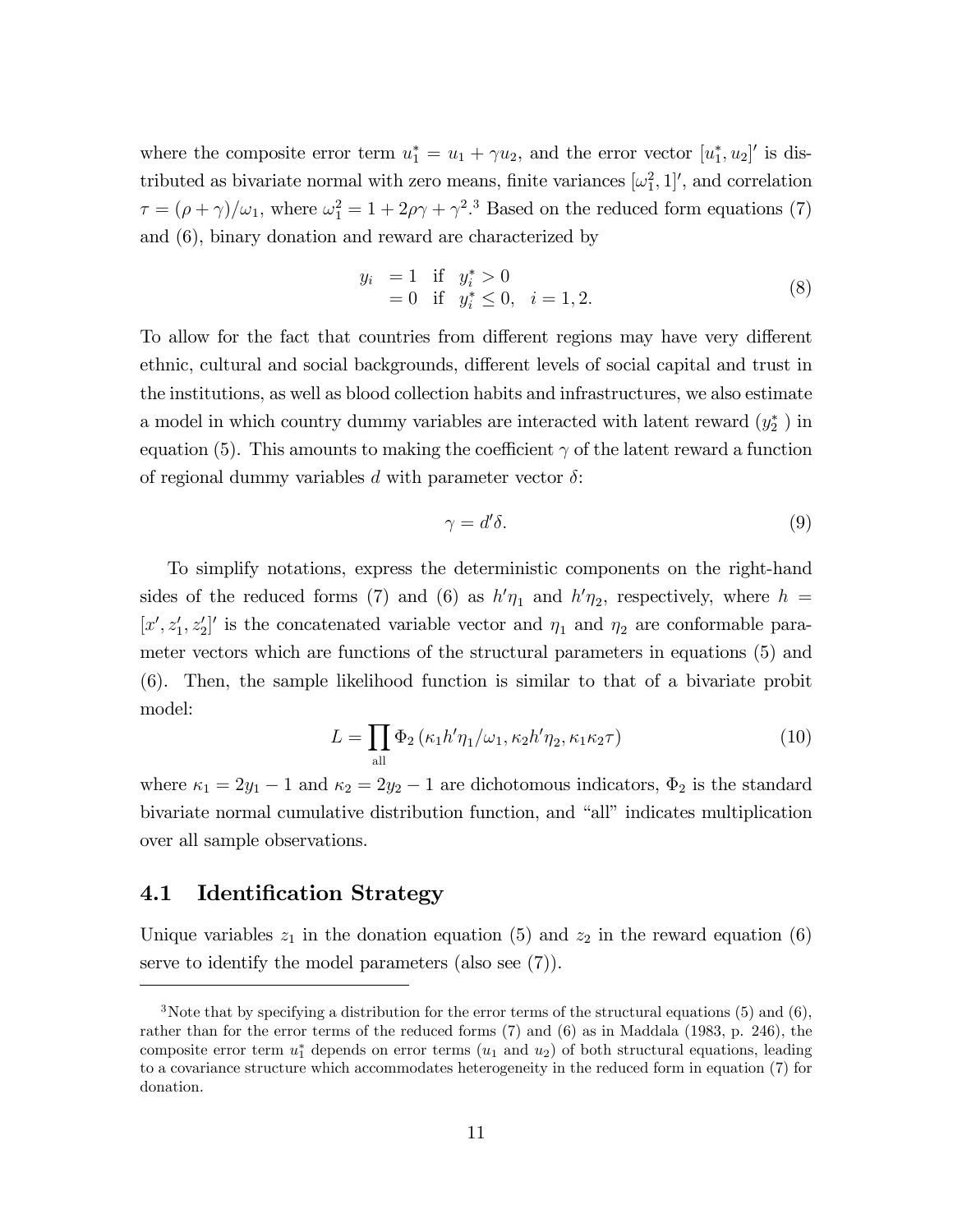Common explanatory variables for both processes  $(x)$  are age, gender, education, marital status and country of origin. As variables that explain the donation decision but not *beliefs about rewards for blood donation*  $(z_1)$ , we include those related to individual health (self assessed health, having a long standing illness, exercise), the type of dwelling where the respondant lives  $-$  as it may reflect accessibility to blood donation infrastructure; whether the individual perceives donation to be safer or not than ten years ago; and whether or not the respondant feels concern from others possibly capturing the individual's perceived level of others' altruism. As variables explaining beliefs towards monetary and non-monetary rewards for donation but not the donation decision per se  $(z_2)$ , we have included the income of the individual and whether he is employed, self-employed or out of work. As noted below, the use of  $z_1$ in the donation equation and  $z_2$  in the reward equation are justified by Wald tests for their joint significance.

We present the results in the next section and discuss them in the following section.

## 5 Results

We first present estimates of the 'having donated blood' equation. Secondly, we provide country specific estimates of the coefficient associated with being in favour of monetary rewards and of non-monetary rewards.

Table 4 presents results for the recursive systems of having been a donor, and being in favour of monetary rewards and non-monetary rewards for blood donation, respectively. The top panel contains estimates for the system in which being in favour of monetary rewards is considered. The bottom panel presents the results for being in favour of a non-monetary rewards system. The first column in each specification reports estimates for the donation equation and the second column for the reward equation. We present the results starting with the most parsimonious specification and move on to specifications with an increasing number of controls. This is done to illustrate the robustness of the main coefficients of interest.

For both models, when estimating the probability of having donated, the first specification controls for self-assessed health, having a chronic illness, and gender; the second specification adds age and level of education; the third includes marital status and the level of urbanisation (rural, village, urban). The fourth specification additionally controls for country of origin and, finally, 'model e' adds to that the level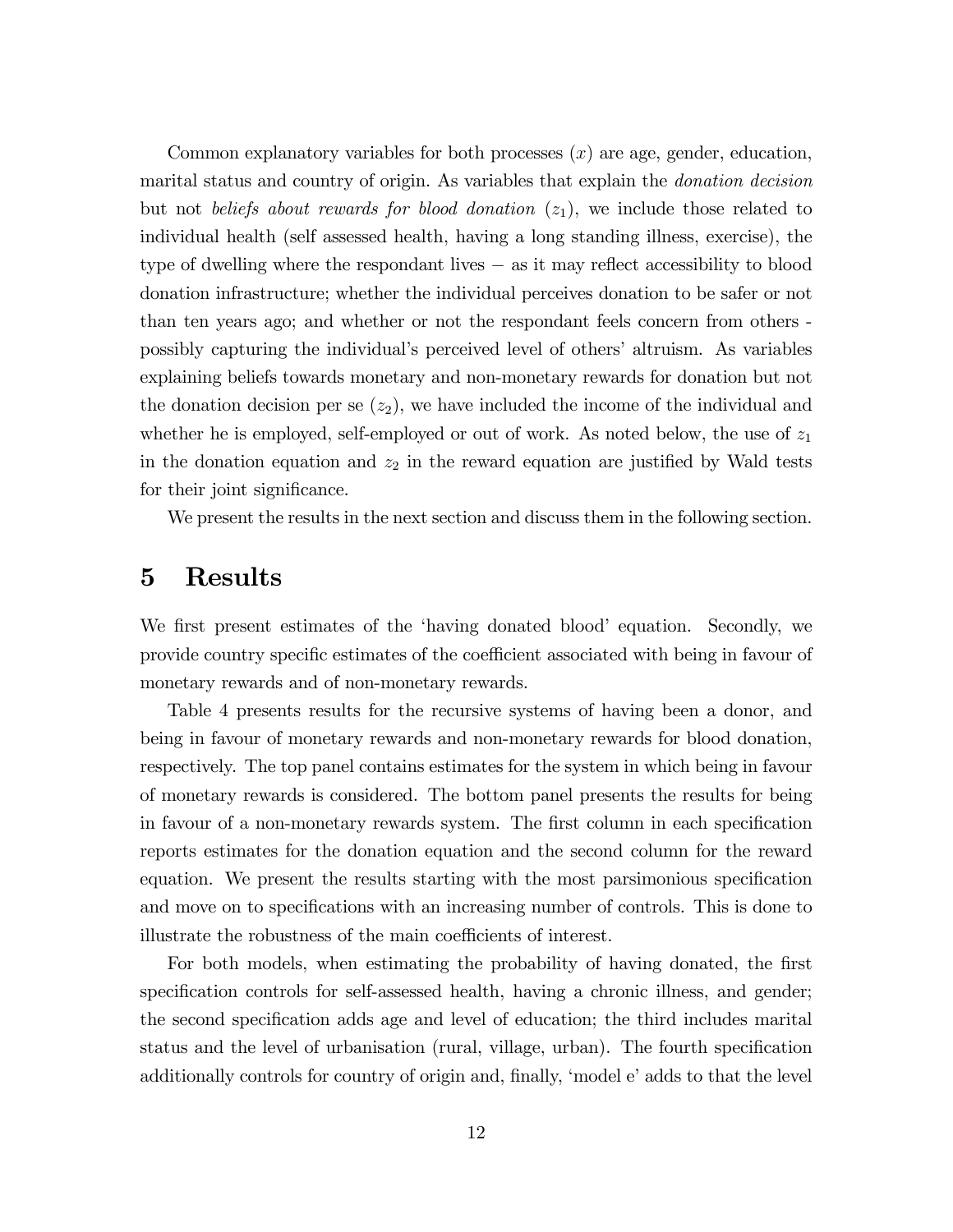of physical activity and the individual's perceived solidarity towards oneself, *viz.*, perceived degree of concern from others. When estimating the likelihood of being in favour of a particular type of reward for blood donation, the first specification controls for gender and income; the second incorporates employment status, age and education; the third adds marital status; and the fourth and fifth additionally control for country of origin. In sum, in the benchmark specification, the blood donation equation identifying variables,  $z_1$ , are those related to health, physical activity, belief that blood donation is safer, type of dwelling, and perceived concern from others. The variables that identify the rewards equation,  $z_2$ , are income and employment status.

On favouring monetary rewards for donation, the top row of the top panel contains the coefficients associated with being in favour of monetary rewards in the equation explaining the probability of having donated blood for the different specifications. The coefficient is  $-0.593$  and significant at the 95 per cent level of confidence for the first and most parsimonious specification. This coefficient becomes  $-0.784$  and significant at the 99 per cent level of confidence in the second specification and remains very close in magnitude to those in subsequent specifications (i.e., taking values  $-0.793$ ,  $-0.760$  and  $-0.762$ ). This coefficient is robust to different specifications and thus establishes the negative association between being in favour of monetary rewards for blood donation and the likelihood of having donated blood hints at the crowding out effect of paying for blood donation. That is, donors are less likely to favour monetary compensation for donation than non-donors.

The bottom panel of Table 4 contains estimates for the donation-non-monetary system. The first row shows the coefficients associated with believing that nonmonetary rewards for blood donation should be provided in the equation explaining the probability of having donated blood in the different specifications (from left to right). The coefficient is  $0.052$  and insignificant for the first specification; it remains insignificant and around 0.05 for the next two specifications, which do not control for countries of origin. When countries of origin are incorporated in the fourth and fifth specifications, the coefficient becomes about  $0.3$  and significant at the 95 per cent level of confidence. Although this coefficient is not as robust as that associated with believing in monetary rewards, these estimates suggest that those in favour of non-monetary rewards are less likely to have donated blood. The estimates for our benchmark (last) model can be found in Table 5. We briefly summarize the most interesting and significant results. Looking at the estimates for the recursive system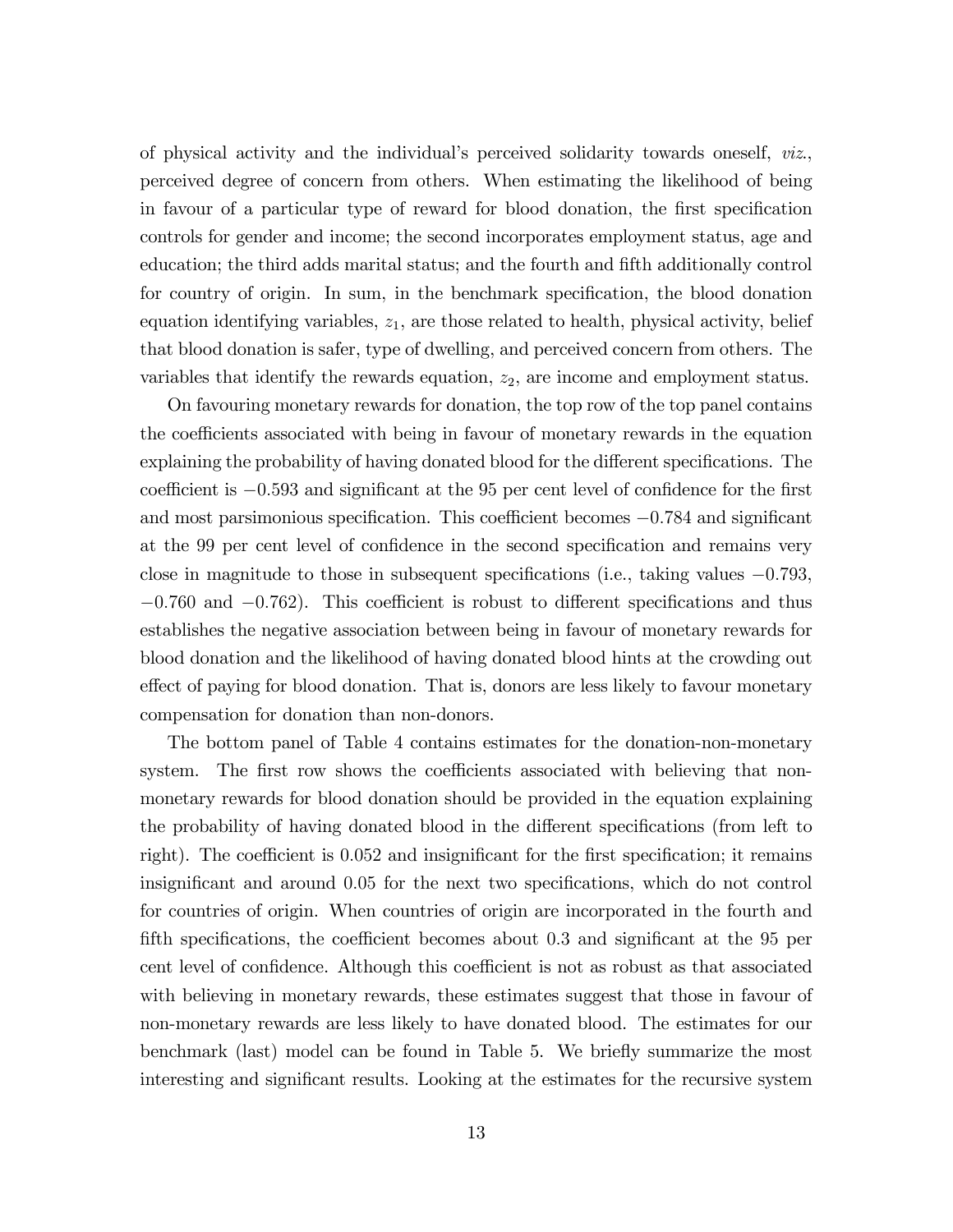of donation and monetary rewards in Table 5, we notice that, the use of the aforementioned identification variables are justified by their joint significance in the donation equation (Wald  $= 20.43$ , df  $= 12$ , p-value  $= 0.059$ ) and money reward equation (Wald  $= 15.61$ , df  $= 3$ , p-value  $= 0.003$ ). In addition, as expected, believing that donating blood is much safer than before is associated with a higher likelihood of donation, as are age, education level, gender (being male) and, surprisingly, widowhood. The positive coefficient of being male may be explained by physical reasons, *viz.*, donors have to be above a certain body weight, and pregnancy, breast-feeding and anaemia are not conducive to blood donation. With respect to the likelihood of favouring monetary rewards, we observe that being employed and self-employed (as opposed to unemployed) have a negative effect, as do age and being divorced. Income, having been in the education system until 20 years of age, and being male have a positive coefficient.

For the recursive system of donation and non-monetary rewards indicate that, the use of the identification variables are again justified by their joint significance in the donation equation (Wald  $=$  33.51, df  $=$  12, p-value  $=$  0.001) and reward equation (Wald  $= 31.98$ , df  $= 3$ , p-value  $< 0.001$ ). Results also suggest that again, being male, belief that blood donation has become safer, age, and education also have positive impacts on the donation equation, while widowhood is now negatively correlated with donation. With respect to the likelihood of favouring non-monetary rewards, we find that being employed has a positive coefficient while being self-employed and being a widow have negative effects.

Controlling for countries of origin has an important effect on the coefficients of interest. This is expected because of the different country-specific infrastructures for collecting blood, ethnicity, cultures and levels of social capital. For that reason, we estimate a modification of the benchmark model above by interacting latent rewards with country dummy variables, as described in (9). Table 6 displays the country-specific coefficients for the association between believing in (monetary and non-monetary) rewards for blood donation and actually having donated. The most remarkable conclusion from the country analysis is that all countries show a similar negative association between believing in monetary rewards and donation, and thus, monetary rewards for blood donation could potentially mean a crowd out of blood supply of similar magnitudes. The second notable finding is that the positive coefficient of non-monetary reward obtained without the country dummy interactions does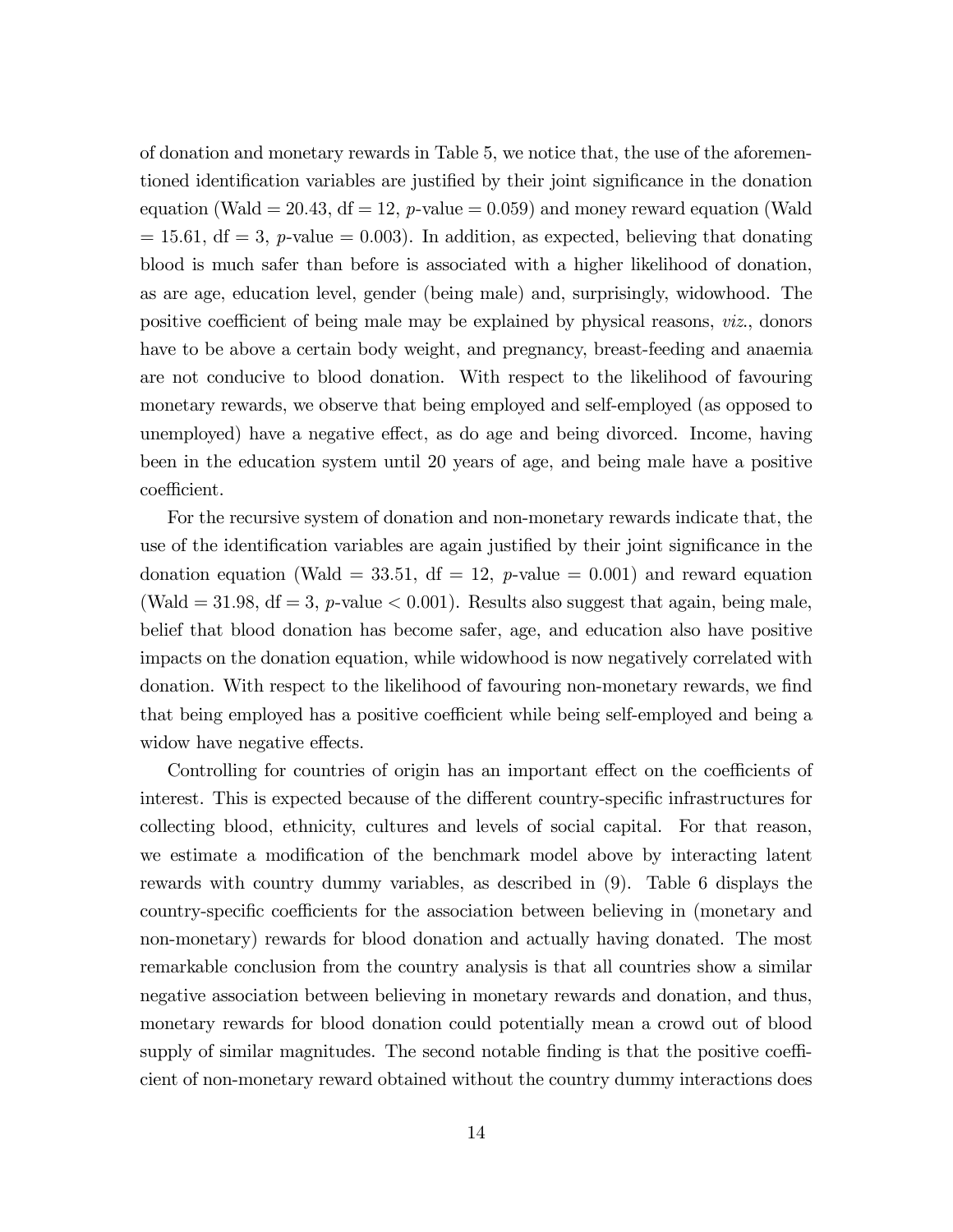not hold for any country except for Austria, with a coefficient of  $0.348$  which is significant at the 99 per cent confidence level. Most interestingly, for Italy and Sweden, the coefficient is negative but only significant at the 90 per cent confidence level. For the remaining countries, the association is not significant. In the next section we discuss these results and conclude.

## 6 Discussion and Conclusion

This paper analyses the question of whether offering monetary rewards for blood donation might crowd out blood supply, as well as whether non-monetary rewards would have the same effect. We examine these questions drawing on a large survey representative of individuals in Öfteen European countries containing individual information on blood donation and preferences for monetary and non-monetary rewards for blood donation. Our results indicate that those who believe that monetary rewards should be given for blood donation are less likely to have donated blood, while those favouring non-monetary rewards instead are equally or more likely to have donated blood.

Although our data do not contain information on intensity of donations, we interpret the negative association between favouring monetary rewards and the actual donation of blood as indicative of the negative effect of cash for blood on the altruistic individual's identity. Using a stylised theoretical model, we show that a negative effect of monetary rewards on the altruistic individual's identity would result in less intensity of donations but non-monetary results would not necessarily lead to this outcome. Thus, our results suggest that offering monetary rewards for blood donation might indeed crowd out blood supply as the altruistic individual do not favour monetary rewards. Our results also indicate, however, that there would be no supply displacement of altruistic donors if non-monetary rewards were offered instead. Thus, non-monetary rewards could potentially be used to incentivise blood donation as this kind of rewards seems not to remove, in the terminology of Andreoni *et al.*  $(2008)$ , the warm-glow associated with blood giving. Our findings contribute interestingly to the existing body of literature using experimental results of Mellstrom and Johannesson (2008) and Lacetera and Macis (2010b); and, the results of Lacetera and Macis  $(2010a)$  and Glynn *et al.*  $(2003)$  using donors' datasets. Our analysis further confirms their Öndings by providing additional empirical evidence obtained using information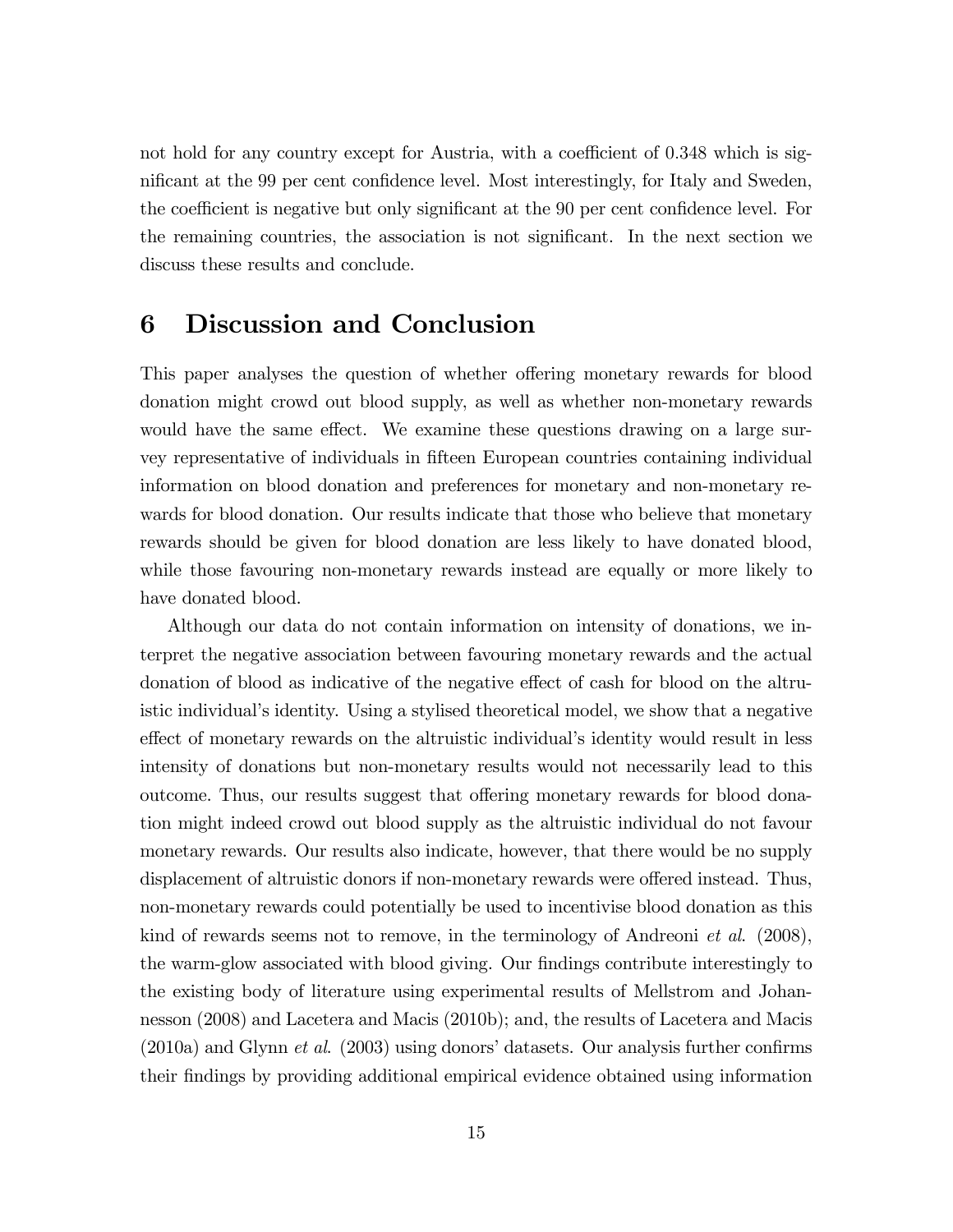on the preferences of both donors and non-donors.

We also find strong evidence of gender differences. First of all, males are more likely to be donors, more likely to favour monetary rewards, but not more likely to be in favour of non-monetary rewards. As noted earlier, males may be more likely to be donors for physical reasons (e.g., higher body weight, absence of pregnancy and lactation period, and lower likelihood of being anaemic). Other explanations include the fact that some countries organise blood drives to factories and other places with a higher percentage of males  $-$  and even motivate very strongly those in the military service to give blood as is the case in Austria.<sup>4</sup>

Another remarkable finding of this paper is that although we confirm that country of origin is a very signiÖcant source of variation, a more detailed analysis at the country level reveals that the association of favouring monetary rewards and blood donation is uniformly negative and very significant across all countries. Nevertheless, the country coefficients for the association between non-monetary rewards and blood donation is much more heterogeneous, with Austria showing a strongly positive and significant sign but Italy and Sweden showing the opposite.

While this paper presents one of the first attempts at investigating the crowding out issue using large multi-country survey data from Europe containing not only observational data but also attitudinal information on donors and non-donors, a few caveats pertain. First, our data come from a cross sectional database which, while large and representative of fifteen European countries, imposes important restrictions on the interpretation of the results. Also, the definition of a donor in the data is very wide one and includes any person that has ever donated blood. Therefore, we can suitably measure donor identity but not intensity of blood donation as we cannot distinguish regular from non-regular donors. Further, our analysis seeks to establish associations between individual information related to 'beliefs' (being in favour of a type of reward for blood donation) with an 'act realisation' (having donated blood). The hypothetical nature of the stated 'beliefs' may therefore weaken the argument we are trying to make. Finally, we choose to allow favouring of rewards to have a direct association with being a donor but not vice versa. While bad experiences donating blood could affect beliefs about rewarding for blood donation (to compensate for

<sup>4</sup> In Austria there is an agreement between the army and the Red Cross. The army motivates blood donation by allowing donors to leave for the weekend earlier on the Friday after blood donation and the Red Cross provides the blood group test for free (Fiala, 1997).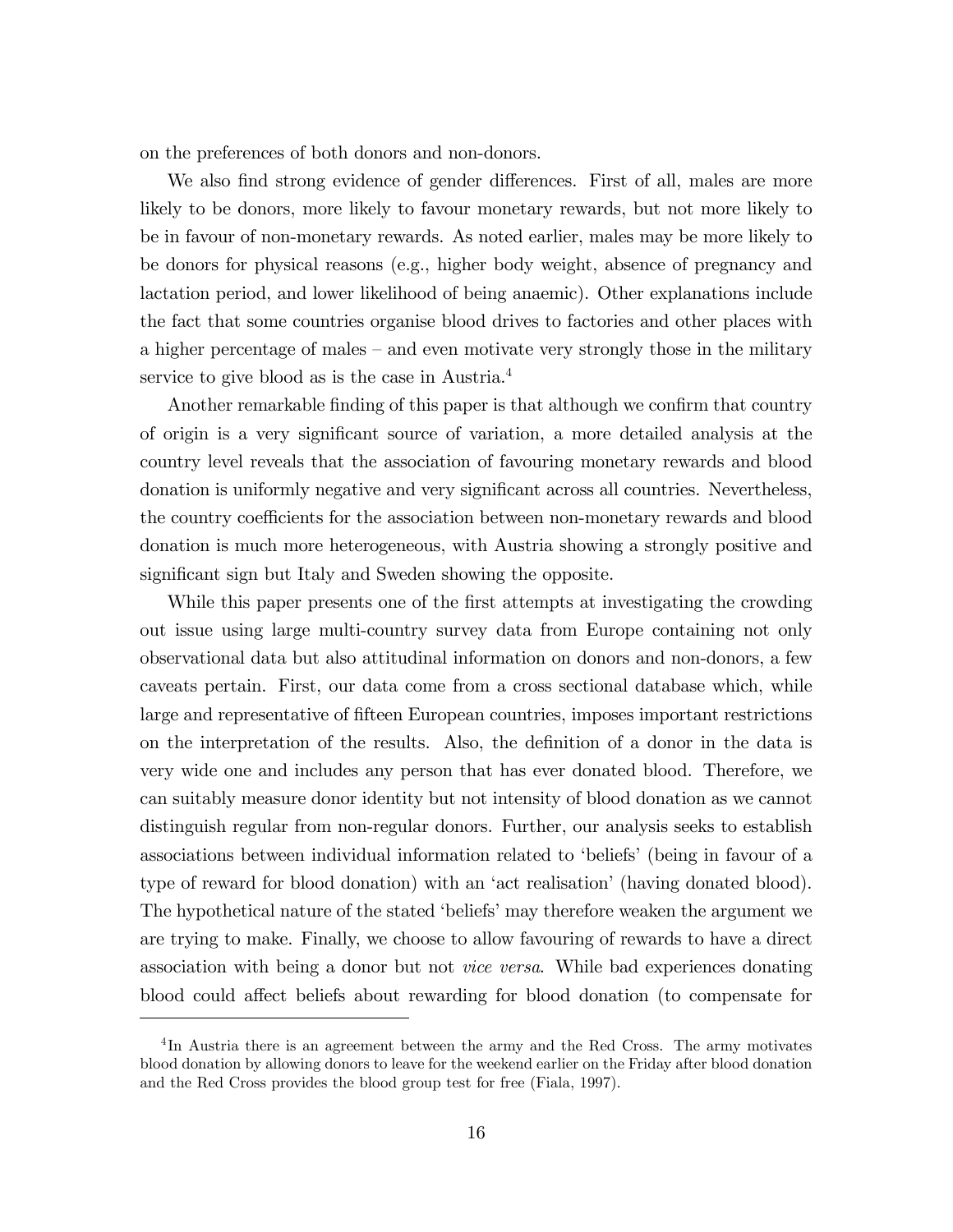pain, for instance), this seems implausible and statistical test during our preliminary analysis did not support the reverse causality of donation on beliefs (see footnote 2).

Our results suggest that altruistic actions may be incentivised as long as the incentives do not interfere with the self-identity/image of the individual as a donor. Thus, to deal with blood shortages, policies geared towards the provision of nonmonetary incentives could be implemented. This is compatible with the notion of nudging behaviour to fulfil a wider social policy objective. That is, altruistic behaviour could be motivated by non-monetary means and thus nudge individuals to act in a manner that provides collective benefit.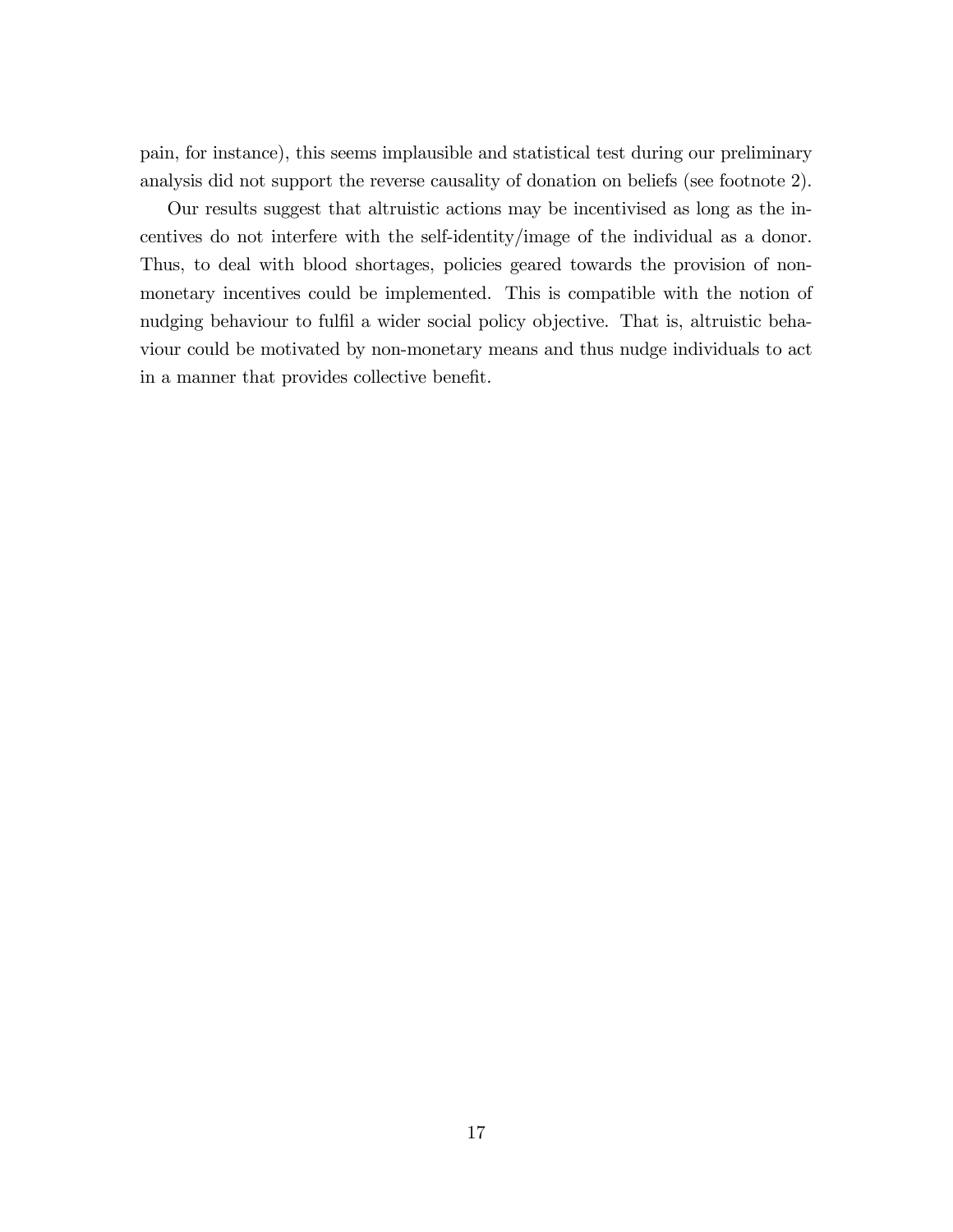## References

- Ariely, D., Bracha, A. and Meier, S. (2009). ëDoing good or doing well? Image motivation and monetary incentives in behaving prosocially', American Economic *Review*, vol. 99(1), pp. 544–55.
- Andreoni, J. (1990). 'Impure altruism and donation of public goods: a theory of warm glow living', *Economic Journal*, vol.  $100(401)$ , pp.  $464-77$ .
- Andreoni, J., Harbaugh, W.T. and Vesterlund, L. (2008). 'Altruism in experiments', in (S.N. Durlauf and L.E. Blume, eds.), The New Palgrave Dictionary of Economics, 2nd edn., pp. 134–38, Basingstoke: Palgrave Macmillan.
- Arrow, K.J. (1972). 'Gift and exchanges', *Philosophy and Public Affairs*, vol. 1(4), pp. 343–62.
- Benabou, R. and Tirole, J. (2006). The entives and prosocial behavior', American *Economic Review,* vol.  $96(5)$ , pp.  $1652-78$ .
- Cooper, M.H. and Culyer, A.J. (1968). The price of blood: an economic study of the charitable and commercial principle', Institute of Economic Affairs, London.
- Department of Health (2011). '£6 million to support big society in health and social care', Media Centre Press Release, 1 June, available at http://www.dh.gov.uk/en/ MediaCentre/Pressreleases/DH\_27295 (Accessed 28 June 2011).
- Elster, J. (1990). Selfishness and altruism', in (J.J. Mansbridge, ed.), Beyond Self-Interest, pp. 44–53, Chicago: University of Chicago Press.
- Etzioni, A. (1988). The Moral Dimension: Toward a New Economics, New York: Free Press.
- Falk, A. and Kosfeld, M. (2006). The hidden costs of control', American Economic *Review*, vol. 96(5), pp. 1611–30.
- Fehr, E. and Falk, A. (2002). 'Psychological foundations of incentives', European Economic Review, vol.  $46(4-5)$ , pp. 687–724.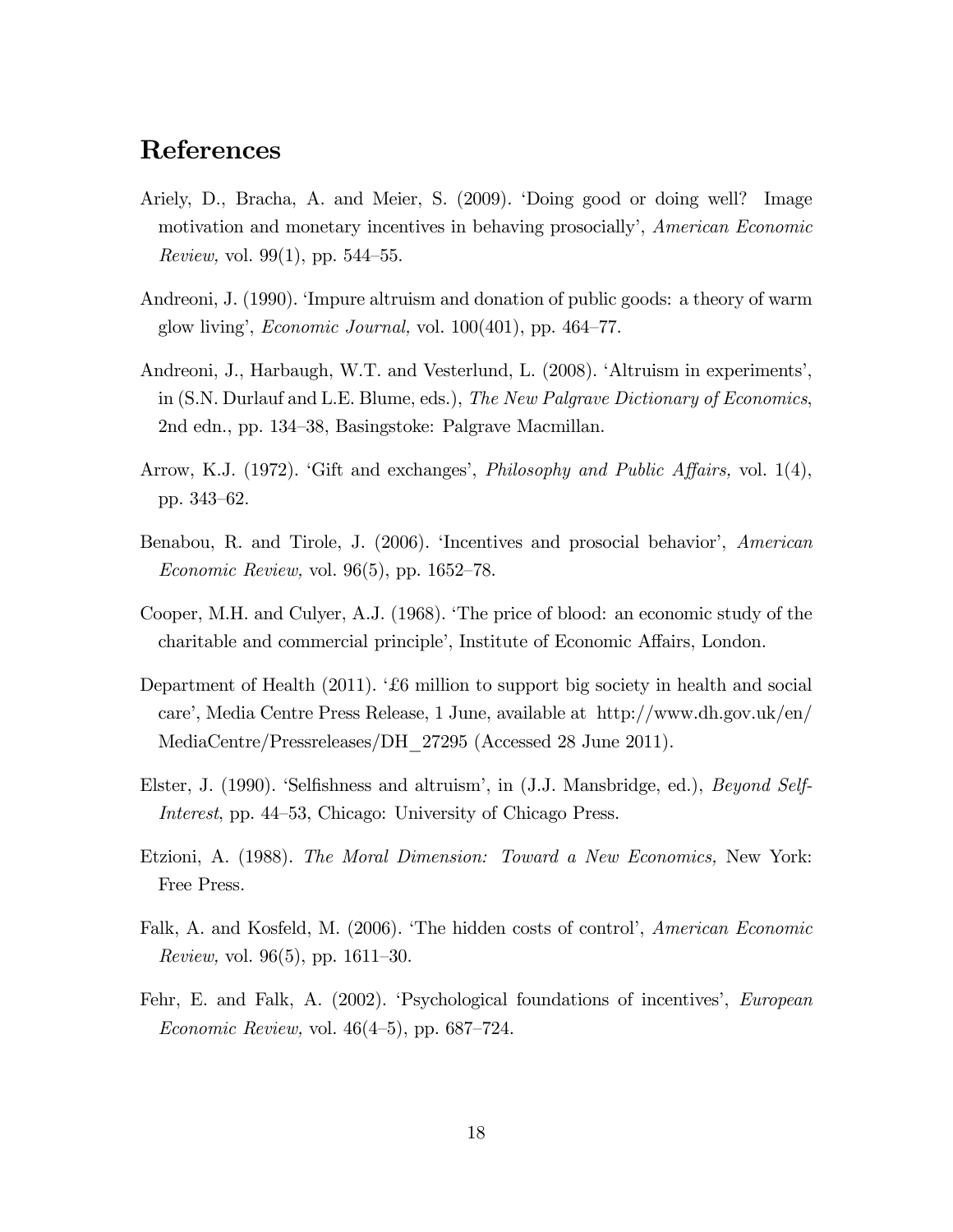- Fiala, C. (1997). ëLieben wir gefaehrlich? Ein Arzt auf der Suche nach den Fakten und Hintergründen von AIDS<sup> $\prime$ </sup> (Do we live dangerously?  $\overline{A}$  doctor in search of the facts and background to AIDS), Vienna: Deuticke Verlaag.
- Frey, B.S. and Jegen, R. (2001). 'Motivation crowding theory: a survey of empirical evidence', Journal of Economic Surveys, vol.  $15(5)$ , pp.  $589-611$ .
- Frey, B.S. and Oberholzer-Gee, F. (1997). The cost of price incentives: an empirical analysis of motivation crowding-out', American Economic Review, vol.  $87(4)$ , pp. 746-55.
- Glynn, S.A., Williams A. E., Nass C. C., Bethel J., Kessler D., Scott E. P., Fridey J., Kleinman S. H., Schreiber G. B. (2003). ëAttitudes toward blood donation incentives in the United States: implication for donor recruitment. Transfusion, vol. 43, pp  $7-16$ .
- Gneezy, U. and Rustichini, A. (2000a). A fine is a price', *Journal of Legal Studies*, vol. 29(1), pp.  $1-17$ .
- Gneezy, U. and Rustichini, A. (2000b). Pay enough or don't pay at all', *Quarterly* Journal of Economics, vol.  $115(3)$ , pp. 791–810.
- Goette, L. and Stutzer, A. (2008). Blood donation and incentives: evidence from a field experiment', IZA Working Paper 3580.
- Healy, K. (2000). ëEmbedded altruism: blood collection regimes and the European Union's donor population', American Journal of Sociology, vol.  $105(6)$ , pp. 1633–57.
- Kessel, R.A. (1974). 'Transferred blood, serum hepatitis, and the Coase theorem', Journal of Law and Economics, vol.  $17(2)$ , pp.  $265-89$ .
- Kolm, S.-C. (2000). The economics of reciprocity, giving and altruism<sup>'</sup>, in (L.-A. Gérard-Varet, S.-C. Kolm and J. Mercier Ythier, eds.), The Economics of Reciprocity, Giving and Altruism, pp.  $1-46$ , New York: McMillan.
- Lacetera N., Macis M., (2010a). 'Social image concerns and prosocial behavior: Field evidence from a nonlinear incentive scheme', Journal of Economic Behavior  $Or$ ganization, vol. 76 (2010) pp. 225–237.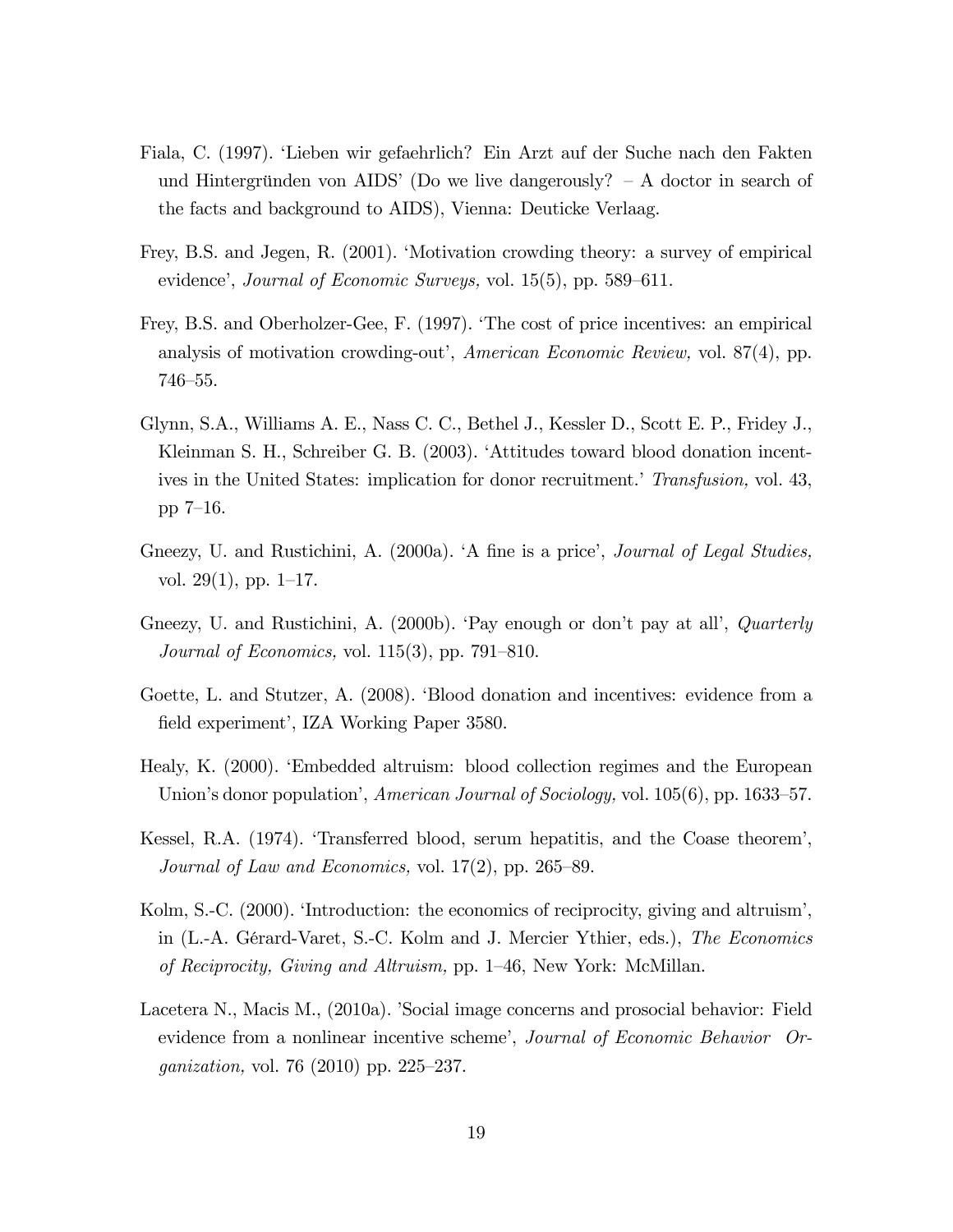- Lacetera, N., Macis, M. (2010b) 'Do All Material Incentives for Prosocial Activities Backfire? The Response to Cash and Non-Cash Incentives for Blood Donations', Journal of Economic Psychology, vol. 31, 2010, pp. 738–48.
- Le Grand, J. (1997). 'Knights, knaves or pawns? Human behaviour and social policy', Journal of Social Policy, vol.  $26(2)$ , pp.  $149-69$ .
- Le Grand, J. (2003). Motivation, Agency, and Public Policy: Of Knights and Knaves, Pawns and Queens, New York: Oxford University Press.
- Maddala, G. S. (1983). Limited-Dependent and Qualitative Variables in Econometrics. Cambridge, MA: Cambridge University Press.
- Mellstrom, C. and Johannesson, M. (2008). ëCrowding out in blood donation: was Titmuss right? *Journal of the European Economic Association*, vol.  $6(4)$ , pp. 845 63.
- Mercier Ythier, J. (2006). The economic theory of gift-giving: perfect substitutability of transfers and redistribution of wealth<sup>†</sup>, in (S.-C. Kolm and J. Mercier Ythier, eds.), Handbook of the Economics of Giving, Altruism and Reciprocity, pp.  $227-369$ , Amsterdam: North Holland.
- Seabright, P. (2004). ëContinuous preferences can cause discontinuous choices: an application to the impact of incentives on altruism<sup>7</sup>, CEPR discussion paper 4322.
- Solow, R.M.  $(1971)$ . Blood and thunder', *The Yale Law Journal*, vol.  $80(8)$ , pp. 1696-1711.
- Stutzer, A. Goette L. and Zehnder M. (2011). 'Active Decisions and Prosocial Behavior: A Field Experiment on Blood Donation<sup>'</sup> The Economic Journal, 121, pp. 476–493
- Thorne, E.D.  $(2000)$ . The common property nature of market-inalinability', in  $(L-A)$ . Gerard-Varet, S.-C. Kolm and J. Mercier Ythier, eds.), The Economics of Reciprocity, Giving and Altruism, International Association Series, pp.  $47-77$ , New York: McMillan.

Titmuss, R.M. (1970). The Gift Relationship, London: Allen and Unwin.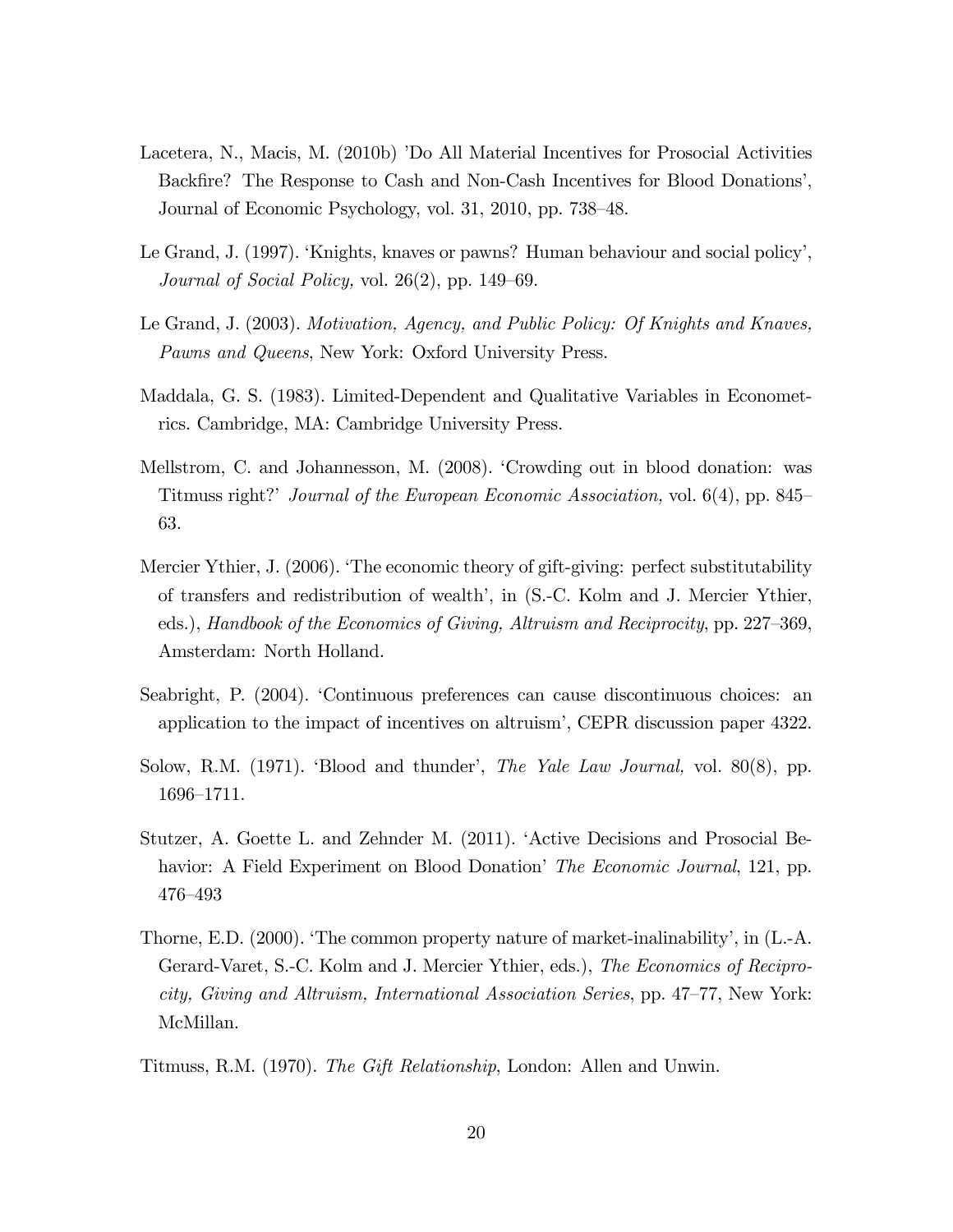- Titmuss, R.M. (1971). The Gift Relationship: From Human Blood to Social Policy, New York: Vintage.
- Wildman, J. and Hollingsworth, B. (2009). 'Blood donation and the nature of altruism', Journal of Health Economics, vol.  $28(2)$ , pp.  $492-503$ .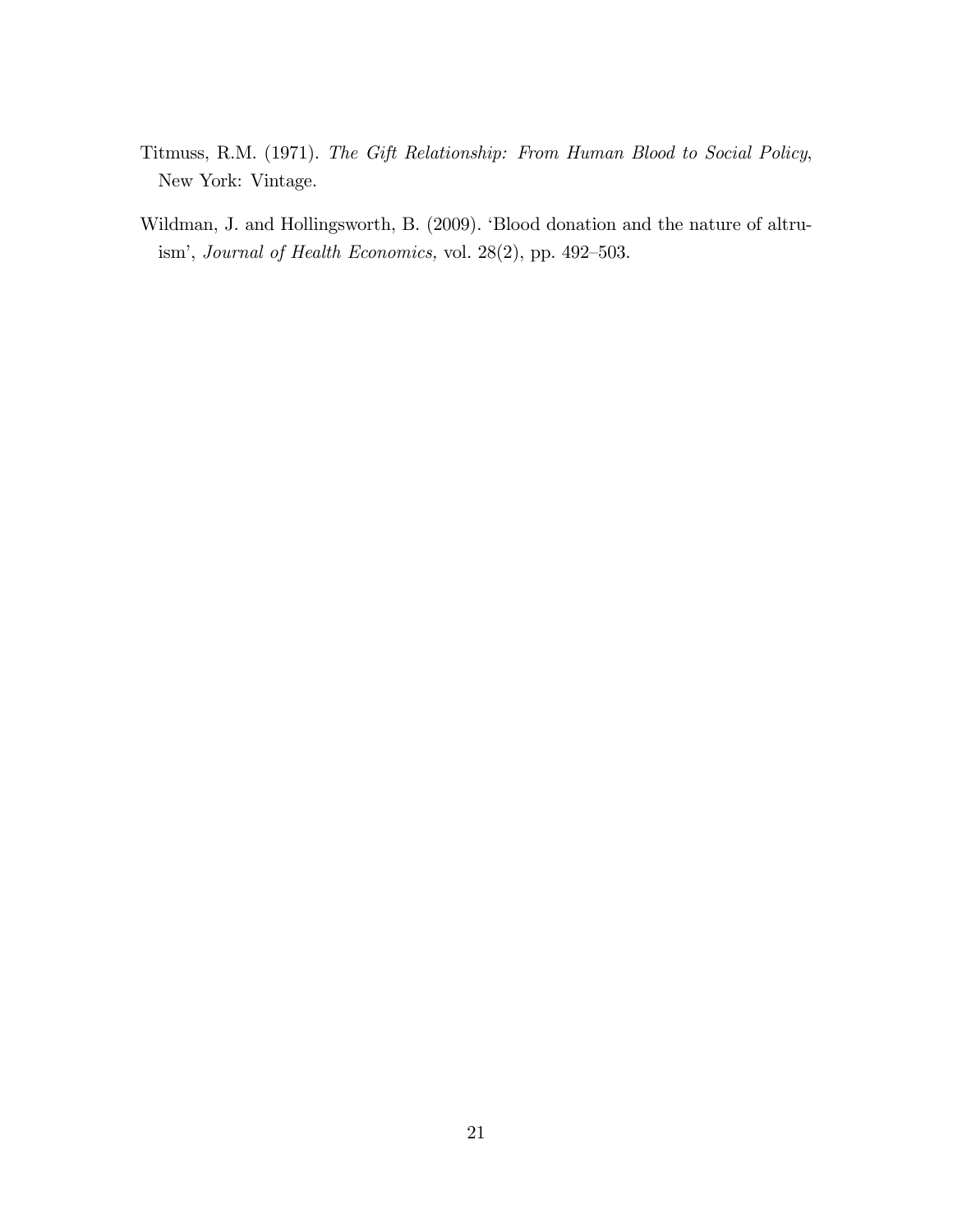|                 | Donors |      | Non-donors Full sample |  |
|-----------------|--------|------|------------------------|--|
|                 | 35%    | 65\% | 100\%                  |  |
| Monetary reward |        |      |                        |  |
| No              | 86\%   | 82%  | 83%                    |  |
| Yes             | 14\%   | 18%  | 17%                    |  |
| Other reward    |        |      |                        |  |
| No              | 33\%   | 32%  | 32%                    |  |
| Yes             | 67%    | 68\% | 68%                    |  |

Frequencies of Preferences Towards Rewards

Table 1

*Note*: All differences are significant at the  $5\%$  significance level.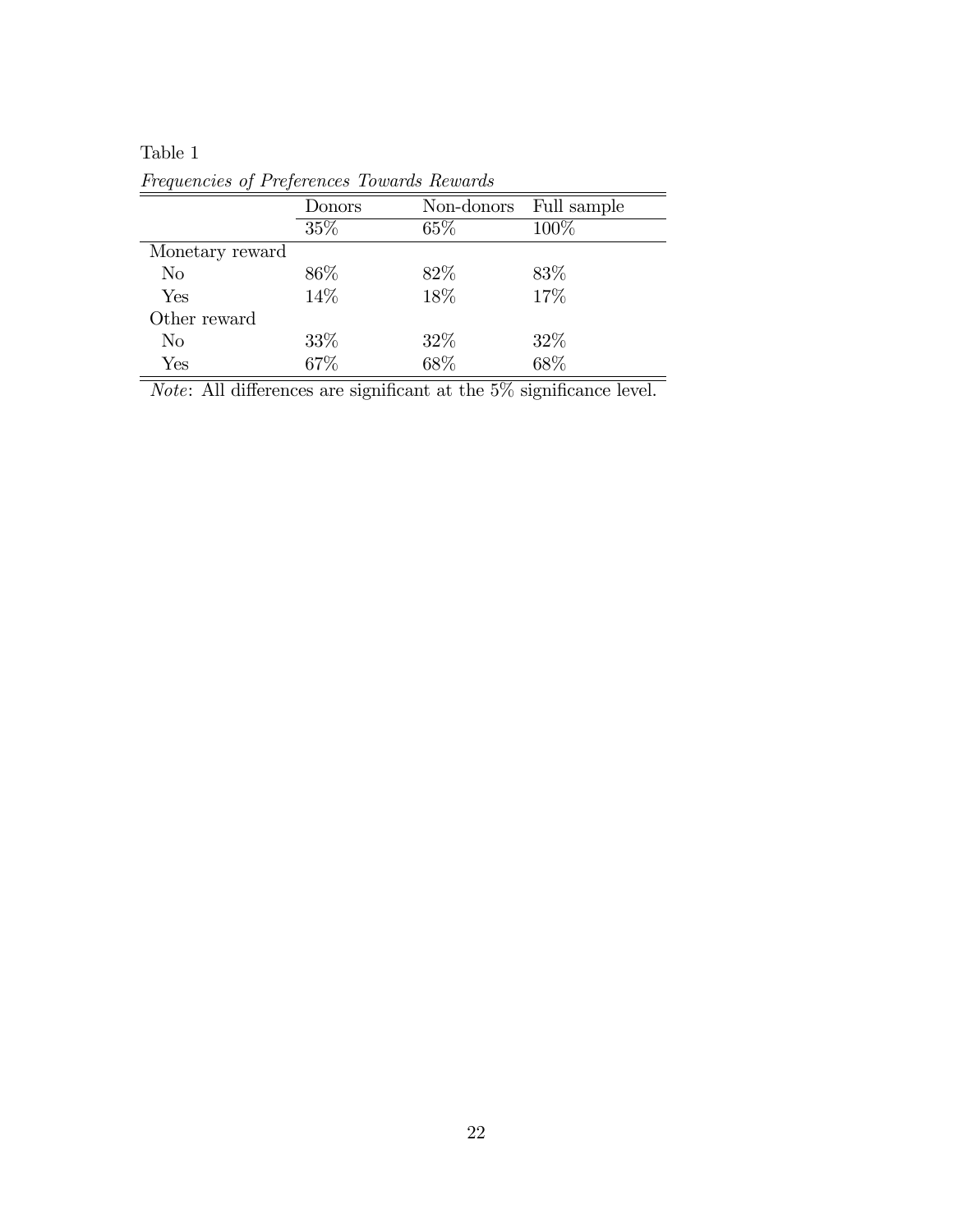### Table 2

|                | $%$ that     |                | Monetary reward              |               |  |
|----------------|--------------|----------------|------------------------------|---------------|--|
|                | have donated |                | Mean amount among            | reward:       |  |
|                | blood        | $\%$ favouring | those favouring $(\epsilon)$ | $%$ favouring |  |
| Gender         |              |                |                              |               |  |
| Male           | 41.30        | 17.52          | 30.06                        | 67.22         |  |
|                |              |                | (30.51)                      |               |  |
| Female         | 29.63        | 15.83          | 29.06                        | 68.53         |  |
|                |              |                | (30.61)                      |               |  |
| Area           |              |                |                              |               |  |
| Mediterranean  | 33.71        | 6.05           | 52.77                        | 59.69         |  |
|                |              |                | (41.72)                      |               |  |
| Nordic         | 36.07        | 15.43          | 23.78                        | 77.97         |  |
|                |              |                | (25.08)                      |               |  |
| Central Europe | 35.26        | 25.37          | 28.29                        | 65.90         |  |
|                |              |                | (28.82)                      |               |  |
| Full sample    | 35.06        | 16.62          | 29.55                        | 67.92         |  |
|                |              |                | (30.56)                      |               |  |

Donation and Rewards by Gender and Geographic Area

Note: Standard deviations in parentheses.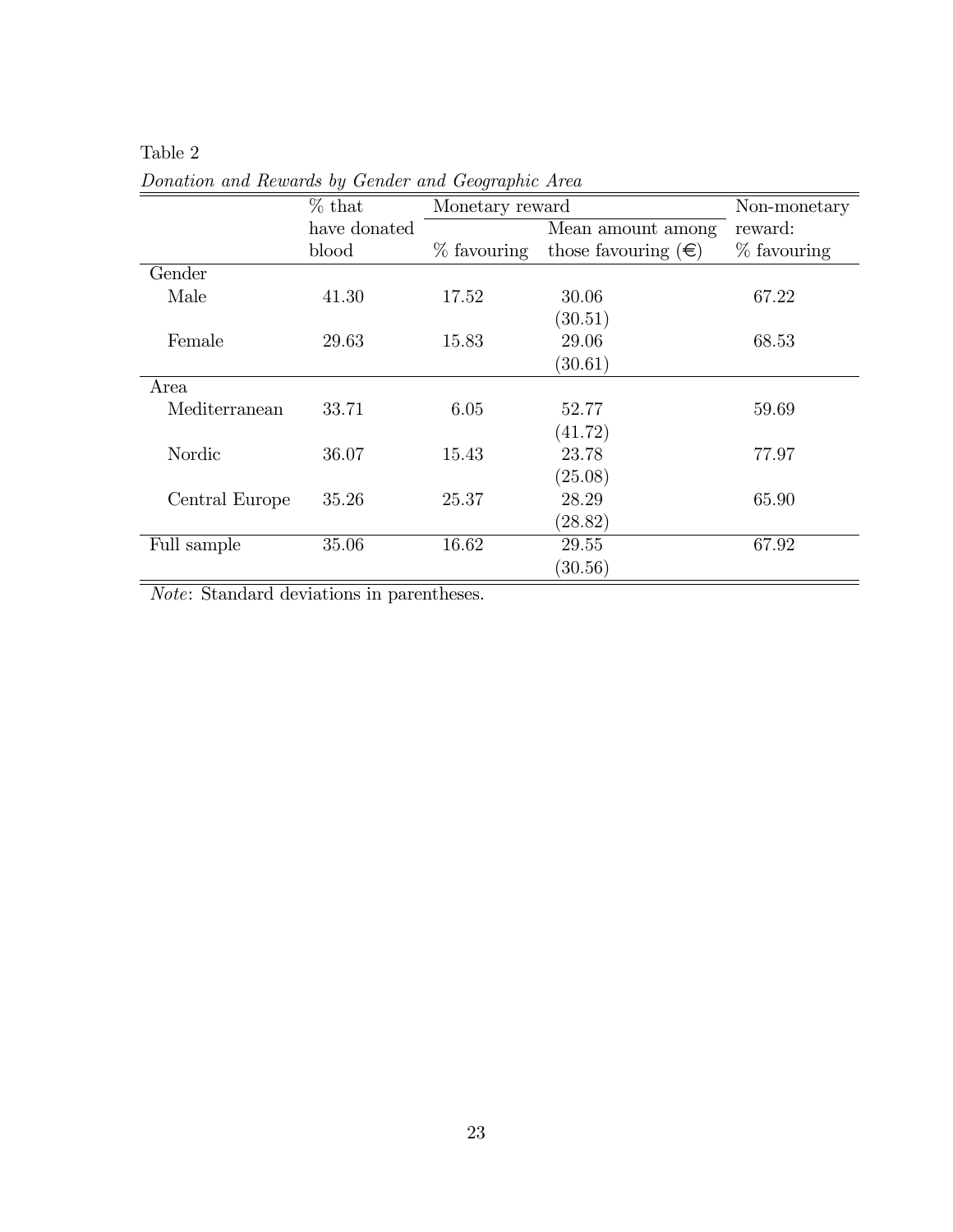Table 3

| Variable                         | Definition                                              | Mean      |
|----------------------------------|---------------------------------------------------------|-----------|
| Continuous explanatory variables |                                                         |           |
| Age                              | Age in years                                            | 45.72     |
|                                  |                                                         | (17.28)   |
| Income                           | Total wages and salaries per month, including           | 13971.40  |
|                                  | pensions, child benefits, and other rents               | (3315.13) |
| Vigorous activity                | Vigorous physical activity (minutes/week)               | 101.91    |
|                                  |                                                         | (173.56)  |
|                                  | Among those who exercise vigorously (39.59%)            | 257.42    |
|                                  | of sample)                                              | (189.91)  |
|                                  | Binary explanatory variables (yes = 1; no = 0)          |           |
| Male                             | Gender is male                                          | 0.47      |
| Education                        |                                                         |           |
| Education 1                      | Finished full-time education when age $< 15$ (ref.)     | 0.24      |
| Education 2                      | Finished full-time education when $16 \leq age \leq 19$ | 0.38      |
| Education 3                      | Finished full-time education when age $\geq 20$         | 0.29      |
| Education 4                      | Still studying                                          | 0.08      |
| Marital status                   |                                                         |           |
| Unmarried                        | Unmarried or separated (ref.)                           | 0.31      |
| Married                          | Married                                                 | 0.52      |
| Divorced                         | Divorced                                                | 0.09      |
| Widowed                          | Widowed                                                 | 0.08      |
| Dwelling                         |                                                         |           |
| Village                          | Living in rural area or village                         | 0.34      |
| Town                             | Living in small or middle-sized town                    | 0.34      |
| City                             | Living in large town (ref.)                             | 0.32      |
| Employment                       |                                                         |           |
| Employed                         | Currently employed                                      | 0.47      |
| Self-employed                    | Currently self-employed                                 | 0.07      |
| Not working                      | Currently not working (ref.)                            | 0.46      |

DeÖnitions and Sample Statistics of Explanatory Variables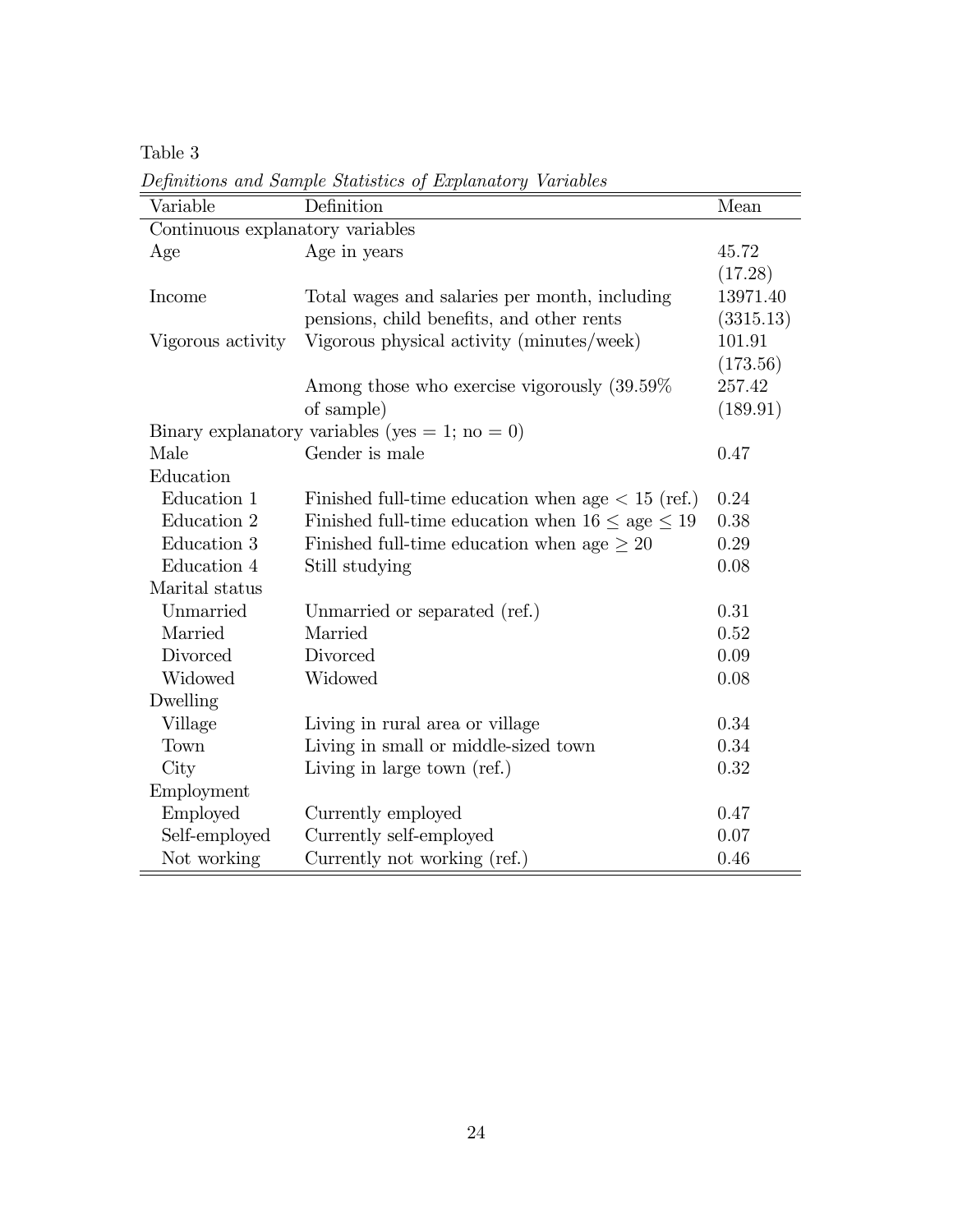Table 3

| 'Continued)              |                                                      |      |
|--------------------------|------------------------------------------------------|------|
| Self-assessed health     |                                                      |      |
| Health very bad          | Self-assessed health (SAH) is very bad or bad (ref.) | 0.06 |
| Health fair              | SAH is fair                                          | 0.25 |
| Health good              | SAH is good                                          | 0.43 |
| Health very good         | SAH is very good                                     | 0.26 |
| Standing illness         | Suffering from long-standing illness                 | 0.29 |
| Safety in blood donation |                                                      |      |
| Less safe                | Blood transfusion less safe than 10 years ago (ref.) | 0.14 |
| As safe                  | Blood transfusion as safe as 10 years ago            | 0.20 |
| Safer                    | Blood transfusion safer than 10 years ago            | 0.66 |
| Concern from others      |                                                      |      |
| No concern               | Receive no concern (from others)                     | 0.05 |
| Little concern           | Receive little concern                               | 0.14 |
| Some concern             | Receive some concern                                 | 0.47 |
| Lots of concern          | Receive lots of concern                              | 0.34 |

Note: Standard deviations in parentheses. For households who did not respond to the income question, we imputed income based on age, sex, marital status, education, health and number of members in the family. The term (ref) indicates that that category has been used as reference in the estimation (omitted category).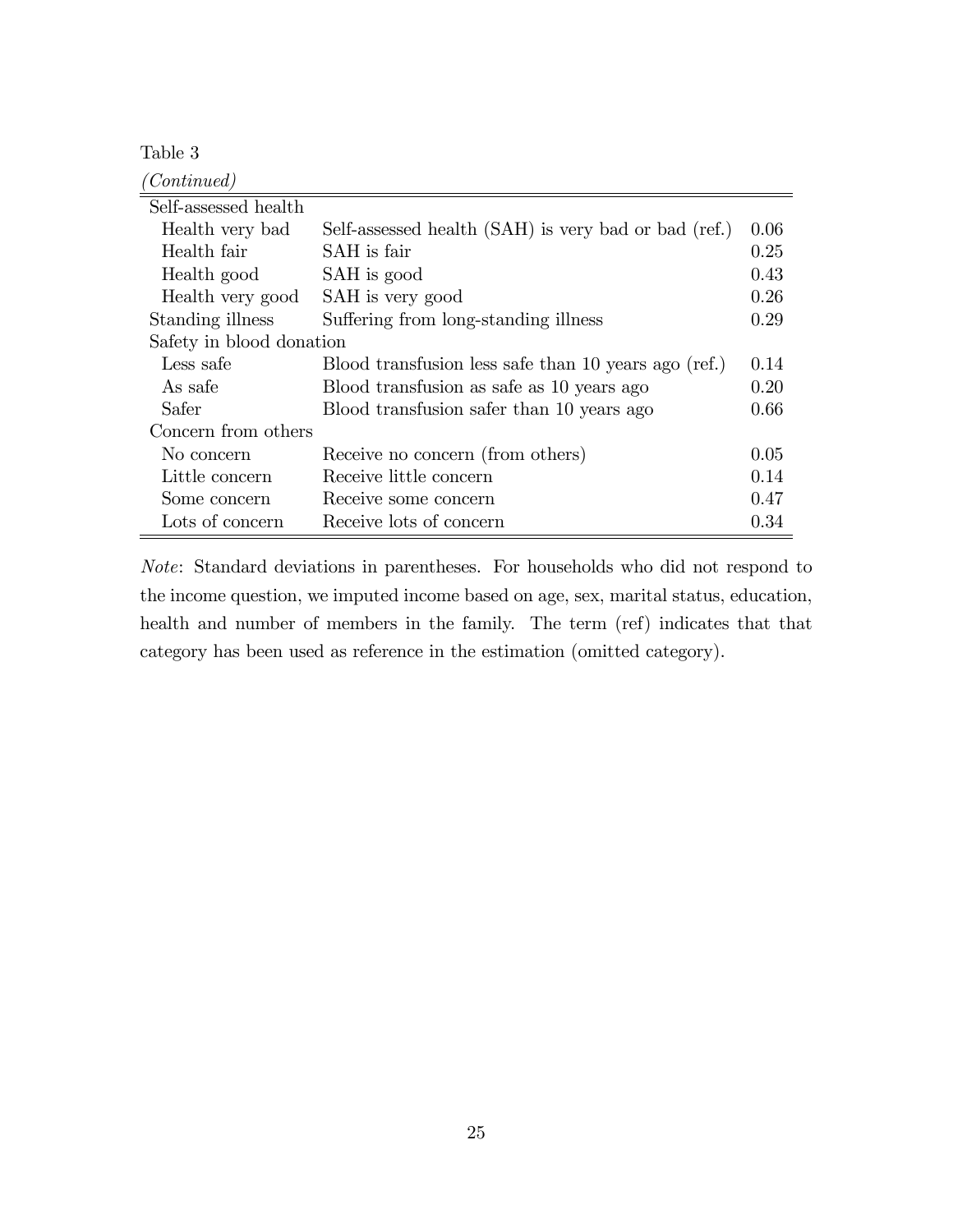### **Table 4**

Simultaneous Equation Model of Donation and Beliefs towards Rewards (Pooled Sample)

|                          |                              | Model a                           |                               | <b>Model b</b>               |                               | Model c                 |                               | Model d                 |                               | <b>Model e</b>          |
|--------------------------|------------------------------|-----------------------------------|-------------------------------|------------------------------|-------------------------------|-------------------------|-------------------------------|-------------------------|-------------------------------|-------------------------|
|                          | Donate                       | <b>Monetary</b><br><b>Rewards</b> | Donate                        | <b>Monetary Rewards</b>      | <b>Donate</b>                 | <b>Monetary Rewards</b> | Donate                        | <b>Monetary Rewards</b> | Donate                        | <b>Monetary Rewards</b> |
| Variable                 | Coeff S.E.                   | <b>S.E.</b><br>Coeff              | Coeff<br><b>S.E.</b>          | Coeff<br>S.E.                | Coeff<br><b>S.E.</b>          | Coeff<br>S.E.           | Coeff<br>S.E.                 | Coeff<br><b>S.E.</b>    | Coeff<br>S.E.                 | Coeff<br><b>S.E.</b>    |
| Reward                   | $-0.593$ 0.295 <sup>**</sup> |                                   | $-0.784$ 0.092 <sup>***</sup> |                              | $-0.793$ 0.087 <sup>***</sup> |                         | $-0.760$ 0.120 <sup>***</sup> |                         | $-0.762$ 0.119 <sup>***</sup> |                         |
| Constant                 | <b>YES</b>                   | <b>YES</b>                        | <b>YES</b>                    | <b>YES</b>                   | <b>YES</b>                    | <b>YES</b>              | <b>YES</b>                    | <b>YES</b>              | <b>YES</b>                    | <b>YES</b>              |
| Health                   | <b>YES</b>                   |                                   | <b>YES</b>                    |                              | <b>YES</b>                    |                         | <b>YES</b>                    |                         | <b>YES</b>                    |                         |
| Chronic Illness          | <b>YES</b>                   |                                   | <b>YES</b>                    |                              | <b>YES</b>                    |                         | <b>YES</b>                    |                         | <b>YES</b>                    |                         |
| Physical Activity        |                              |                                   |                               |                              |                               |                         |                               |                         | <b>YES</b>                    |                         |
| Safety                   |                              |                                   |                               |                              |                               |                         |                               |                         | <b>YES</b>                    |                         |
| Income                   |                              | <b>YES</b>                        |                               | <b>YES</b>                   |                               | <b>YES</b>              |                               | <b>YES</b>              |                               | <b>YES</b>              |
| <b>Employment Status</b> |                              |                                   |                               | <b>YES</b>                   |                               | <b>YES</b>              |                               | <b>YES</b>              |                               | <b>YES</b>              |
| Gender                   | <b>YES</b>                   | <b>YES</b>                        | <b>YES</b>                    | <b>YES</b>                   | <b>YES</b>                    | YES                     | <b>YES</b>                    | <b>YES</b>              | <b>YES</b>                    | <b>YES</b>              |
| Age                      |                              |                                   | <b>YES</b>                    | <b>YES</b>                   | <b>YES</b>                    | <b>YES</b>              | <b>YES</b>                    | <b>YES</b>              | <b>YES</b>                    | <b>YES</b>              |
| Education                |                              |                                   | <b>YES</b>                    | <b>YES</b>                   | <b>YES</b>                    | <b>YES</b>              | <b>YES</b>                    | <b>YES</b>              | <b>YES</b>                    | <b>YES</b>              |
| <b>Marital Status</b>    |                              |                                   |                               |                              | <b>YES</b>                    | YES                     | <b>YES</b>                    | <b>YES</b>              | <b>YES</b>                    | <b>YES</b>              |
| Dwelling                 |                              |                                   |                               |                              | <b>YES</b>                    |                         | <b>YES</b>                    |                         | <b>YES</b>                    |                         |
| Perceived Solidarity     |                              |                                   |                               |                              |                               |                         |                               |                         | <b>YES</b>                    |                         |
| Control countries        |                              | NO                                |                               | N <sub>O</sub>               |                               | NO                      |                               | <b>YES</b>              |                               | <b>YES</b>              |
| Error corr. (rho)        |                              | 0.489 0.316                       |                               | $0.704$ 0.103 <sup>***</sup> |                               | ***<br>0.712 0.099      |                               | $0.654$ $0.136$ ***     |                               | $0.135$ ***<br>0.658    |

|                          |             | Model a                        |                      | <b>Model b</b>                 |                      | Model c                        |                               | Model d                        |                    | Model e                 |
|--------------------------|-------------|--------------------------------|----------------------|--------------------------------|----------------------|--------------------------------|-------------------------------|--------------------------------|--------------------|-------------------------|
|                          | Donate      | Non-Monetary<br><b>Rewards</b> | Donate               | Non-Monetary<br><b>Rewards</b> | Donate               | Non-Monetary<br><b>Rewards</b> | Donate                        | Non-Monetary<br><b>Rewards</b> | Donate             | Non-Monetary<br>Rewards |
| Variable                 | Coeff S.E.  | S.E.<br>Coeff                  | Coeff<br><b>S.E.</b> | S.E.<br>Coeff                  | Coeff<br><b>S.E.</b> | Coeff<br>S.E.                  | Coeff<br><b>S.E.</b>          | <b>S.E.</b><br>Coeff           | Coeff<br>S.E.      | Coeff<br><b>S.E.</b>    |
| Reward                   | 0.052 9.940 |                                | 0.048 0.125          |                                | 0.0559 0.128         |                                | $0.322$ $0.149$ <sup>**</sup> |                                | $0.352$ $0.151$ ** |                         |
| Constant                 | <b>YES</b>  | <b>YES</b>                     | <b>YES</b>           | <b>YES</b>                     | <b>YES</b>           | <b>YES</b>                     | <b>YES</b>                    | <b>YES</b>                     | <b>YES</b>         | <b>YES</b>              |
| Health                   | <b>YES</b>  |                                | <b>YES</b>           |                                | <b>YES</b>           |                                | <b>YES</b>                    |                                | <b>YES</b>         |                         |
| Chronic Illness          | <b>YES</b>  |                                | <b>YES</b>           |                                | <b>YES</b>           |                                | <b>YES</b>                    |                                | <b>YES</b>         |                         |
| Physical Activity        |             |                                |                      |                                |                      |                                |                               |                                | <b>YES</b>         |                         |
| Safety                   |             |                                |                      |                                |                      |                                |                               |                                | <b>YES</b>         |                         |
| Income                   |             | <b>YES</b>                     |                      | <b>YES</b>                     |                      | <b>YES</b>                     |                               | <b>YES</b>                     |                    | <b>YES</b>              |
| <b>Employment Status</b> |             |                                |                      | <b>YES</b>                     |                      | <b>YES</b>                     |                               | <b>YES</b>                     |                    | <b>YES</b>              |
| Gender                   | <b>YES</b>  | <b>YES</b>                     | <b>YES</b>           | <b>YES</b>                     | <b>YES</b>           | <b>YES</b>                     | <b>YES</b>                    | <b>YES</b>                     | <b>YES</b>         | <b>YES</b>              |
| Age                      |             |                                | <b>YES</b>           | <b>YES</b>                     | <b>YES</b>           | <b>YES</b>                     | <b>YES</b>                    | <b>YES</b>                     | <b>YES</b>         | <b>YES</b>              |
| Education                |             |                                | <b>YES</b>           | <b>YES</b>                     | <b>YES</b>           | <b>YES</b>                     | <b>YES</b>                    | <b>YES</b>                     | <b>YES</b>         | <b>YES</b>              |
| <b>Marital Status</b>    |             |                                |                      |                                | <b>YES</b>           | <b>YES</b>                     | <b>YES</b>                    | <b>YES</b>                     | <b>YES</b>         | <b>YES</b>              |
| Dwelling                 |             |                                |                      |                                | <b>YES</b>           |                                | <b>YES</b>                    |                                | <b>YES</b>         |                         |
| Perceived Solidarity     |             |                                |                      |                                |                      |                                |                               |                                | <b>YES</b>         |                         |
| Control countries        |             | N <sub>O</sub>                 |                      | N <sub>O</sub>                 |                      | NO                             |                               | <b>YES</b>                     |                    | <b>YES</b>              |
| Error corr. (rho)        |             | $-0.060$ 9.936                 |                      | $-0.068$ 0.126                 |                      | 0.129<br>$-0.075$              |                               | $-0.332$ 0.149 <sup>**</sup>   |                    | $-0.3631$ 0.1508 **     |

Significance at 1% is indicated with \*\*\*, at 5% with \*\* and at 10% with \*.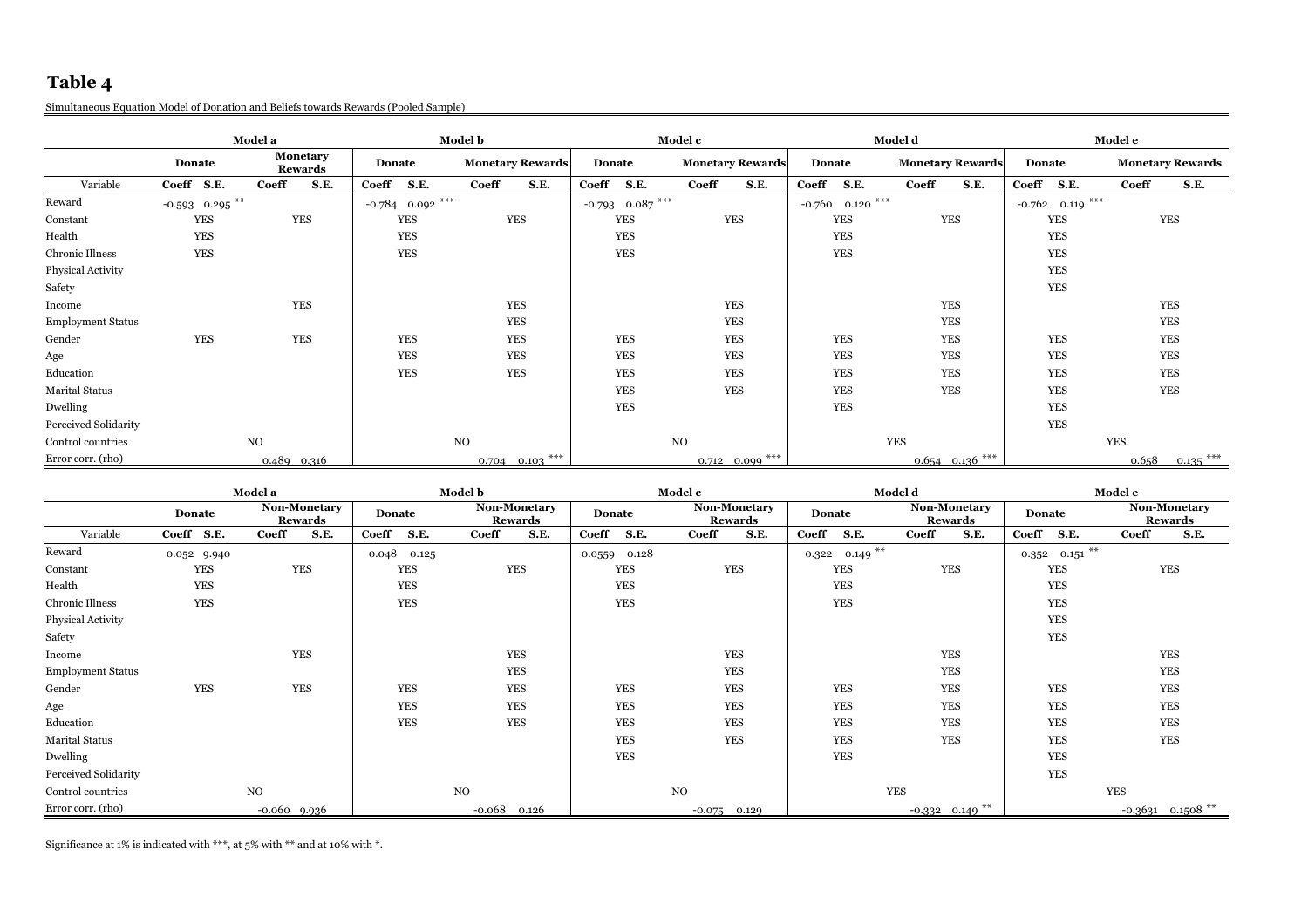### Table 5

|                   |             | Monetary    |             | Non-monetary |
|-------------------|-------------|-------------|-------------|--------------|
| Variable          | Donation    | reward      | Donation    | reward       |
| Reward            | $-0.762***$ |             | $0.352***$  |              |
|                   | (0.119)     |             | (0.151)     |              |
| Health fair       | $-0.058$    |             | $-0.052$    |              |
|                   | (0.051)     |             | (0.062)     |              |
| Health good       | $-0.017$    |             | 0.0007      |              |
|                   | (0.053)     |             | (0.065)     |              |
| Health very good  | 0.017       |             | 0.043       |              |
|                   | (0.057)     |             | (0.070)     |              |
| Vigorous activity | 0.010       |             | 0.013       |              |
|                   | (0.007)     |             | (0.008)     |              |
| Standing illness  | 0.002       |             | $-0.013$    |              |
|                   | (0.029)     |             | (0.035)     |              |
| As safe           | 0.002       |             | 0.025       |              |
|                   | (0.039)     |             | (0.048)     |              |
| Safer             | $0.125***$  |             | $0.170***$  |              |
|                   | (0.039)     |             | (0.043)     |              |
| Income $/ 1000$   |             | $0.009*$    |             | 0.0001       |
|                   |             | (0.005)     |             | (0.006)      |
| Employed          |             | $-0.180***$ |             | $0.159***$   |
|                   |             | (0.046)     |             | (0.037)      |
| Self-employed     |             | $-0.198***$ |             | $-0.114*$    |
|                   |             | (0.065)     |             | (0.061)      |
| Male              | $0.363***$  | $0.178***$  | $0.301***$  | $-0.043$     |
|                   | (0.041)     | (0.038)     | (0.032)     | (0.030)      |
| Age $/10$         | $0.042**$   | $-0.038*$   | $0.090$ *** | $-0.0004$    |
|                   | (0.117)     | (0.016)     | (0.012)     | (0.013)      |
| Education 2       | $0.363***$  | $0.178***$  | $0.272***$  | $-0.012$     |
|                   | (0.041)     | (0.038)     | (0.044)     | (0.041)      |

Maximum-Likelihood Estimates of Recursive Equation Systems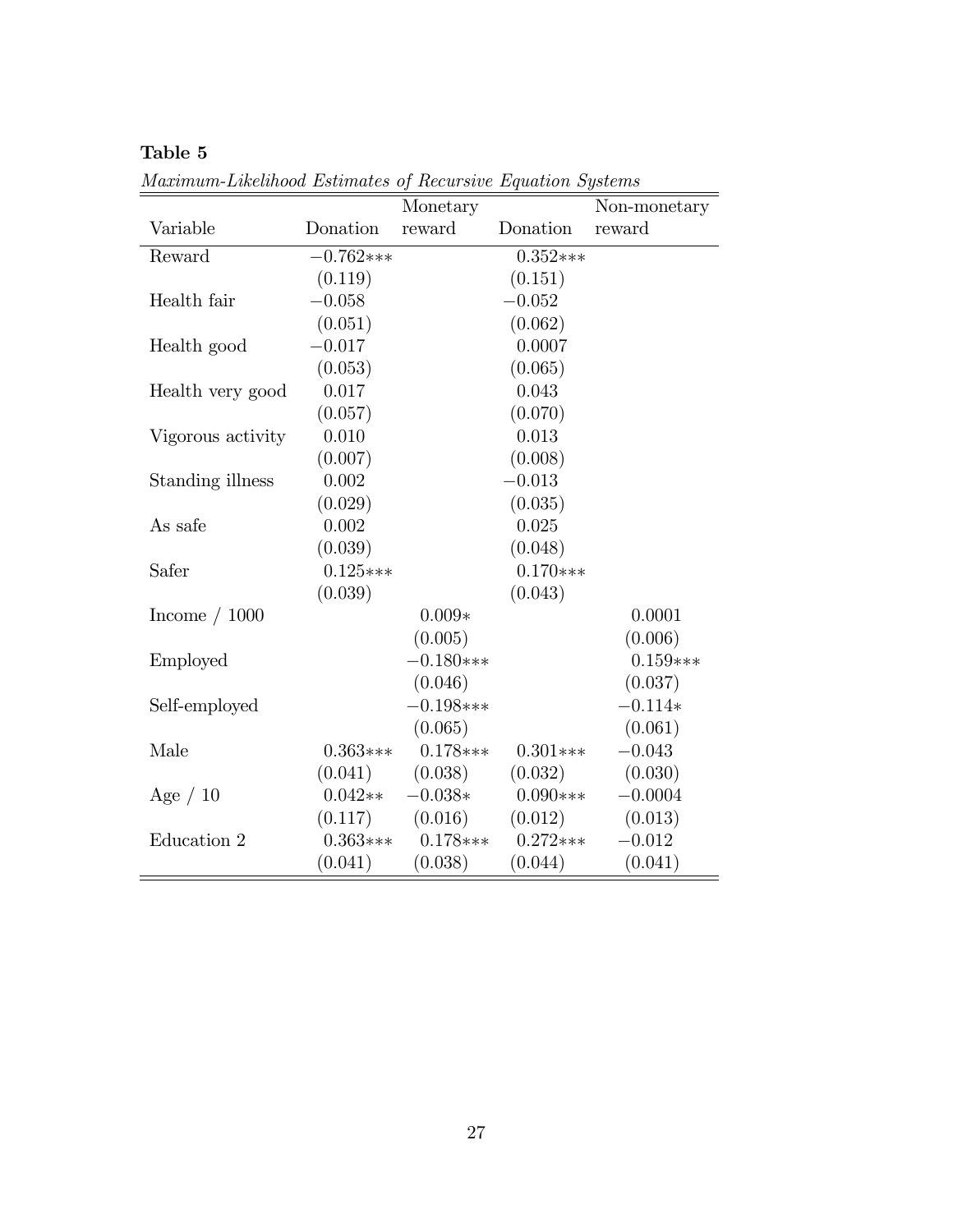Table 5

| ,,,,,,,,<br>-<br>. . |
|----------------------|
|                      |

|                     |                     | Monetary    |             | Non-monetary |
|---------------------|---------------------|-------------|-------------|--------------|
| Variable            | Donation            | reward      | Donation    | reward       |
| Education 3         | $0.175*** -0.024$   |             | $0.357***$  | 0.006        |
|                     | (0.060)             | (0.053)     | (0.052)     | (0.045)      |
| Education 4         | $0.251***$          | $-0.023$    | $-0.032$    | $-0.106$     |
|                     | (0.073)             | (0.057)     | (0.084)     | (0.075)      |
| Married             | $-0.043$            | $-0.026$    | 0.004       | $-0.037$     |
|                     | (0.090)             | (0.092)     | (0.038)     | (0.038)      |
| Divorced            | $-0.034$            | $-0.102**$  | $-0.002$    | 0.002        |
|                     | $(0.049)$ $(0.048)$ |             | (0.057)     | (0.059)      |
| Widowed             | $0.148**$           | $-0.006$    | $-0.155**$  | $-0.124*$    |
|                     | (0.071)             | (0.071)     | (0.077)     | (0.071)      |
| Village             | $-0.054*$           |             | $-0.030$    |              |
|                     | (0.030)             |             | (0.035)     |              |
| Town                | $-0.031$            |             | $-0.018$    |              |
|                     | (0.029)             |             | (0.034)     |              |
| Little concern      | $-0.061$            |             | $-0.074$    |              |
|                     | (0.057)             |             | (0.069)     |              |
| Some concern        | $-0.056$            |             | $-0.061$    |              |
|                     | (0.052)             |             | (0.063)     |              |
| Lots of concern     | $-0.048$            |             | $-0.049$    |              |
|                     | (0.053)             |             | (0.065)     |              |
| Constant            | $-1.780***$         | $-1.341***$ | $-1.236***$ | $0.668***$   |
|                     | (0.141)             | (0.128)     | (0.142)     | (0.116)      |
| Countries controled | Yes                 |             | Yes         |              |
| Error corr.         | $0.658***$          |             | $-0.363**$  |              |
|                     | (0.135)             |             | (0.151)     |              |

Note: Asymptotic standard errors in parentheses. Asterisks \*\*\* indicate statistical significance at the 1% level, \*\* at the 5% level, and \* at the  $10\%$ level.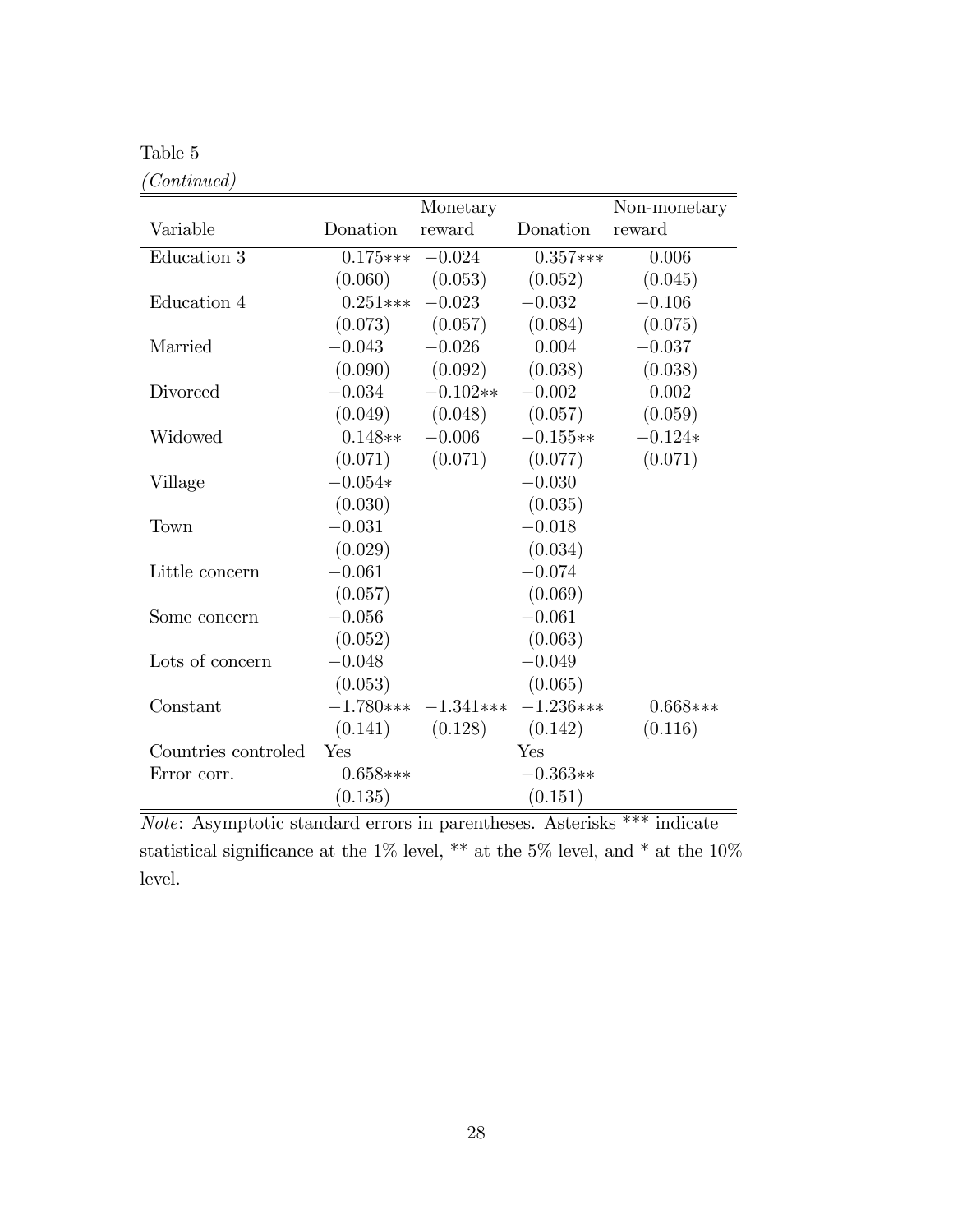Table 6

|                | Donation-money reward |       | Donation-other reward |       |
|----------------|-----------------------|-------|-----------------------|-------|
|                | Estimate              | S.E.  | Estimate              | S.E.  |
| Greece         | $-0.907***$           | 0.086 | $-0.019$              | 0.131 |
| Belgium        | $-0.619***$           | 0.132 | $-0.155$              | 0.142 |
| Denmark        | $-0.835***$           | 0.097 | $-0.008$              | 0.122 |
| W. Germany     | $-0.791***$           | 0.100 | 0.004                 | 0.131 |
| Italy          | $-0.598***$           | 0.131 | $-0.244*$             | 0.143 |
| Spain          | $-0.782***$           | 0.104 | 0.051                 | 0.138 |
| France         | $-0.893***$           | 0.084 | 0.053                 | 0.128 |
| Ireland        | $-0.907***$           | 0.090 | $-0.003$              | 0.143 |
| N. Ireland     | $-0.931***$           | 0.098 | 0.160                 | 0.156 |
| Luxembourg     | $-0.679***$           | 0.126 | $-0.114$              | 0.139 |
| Netherlands    | $-0.676***$           | 0.121 | $-0.195$              | 0.132 |
| Portugal       | $-0.726***$           | 0.119 | $-0.101$              | 0.134 |
| <b>Britain</b> | $-0.839***$           | 0.090 | 0.130                 | 0.137 |
| E. Germany     | $-0.740***$           | 0.112 | 0.061                 | 0.130 |
| Finland        | $-0.878***$           | 0.087 | 0.082                 | 0.126 |
| Sweden         | $-0.700***$           | 0.118 | $-0.234*$             | 0.123 |
| Austria        | $-1.175***$           | 0.058 | $0.348***$            | 0.132 |

 $\label{eq:1} Country\mbox{-}Specific\text{ }Association\text{ }Between\text{ }Rewends\text{ }and\text{ }Donation$ 

*Note*: Asterisks \*\*\* indicate statistical significance at the  $1\%$  level and \* at the 10% level.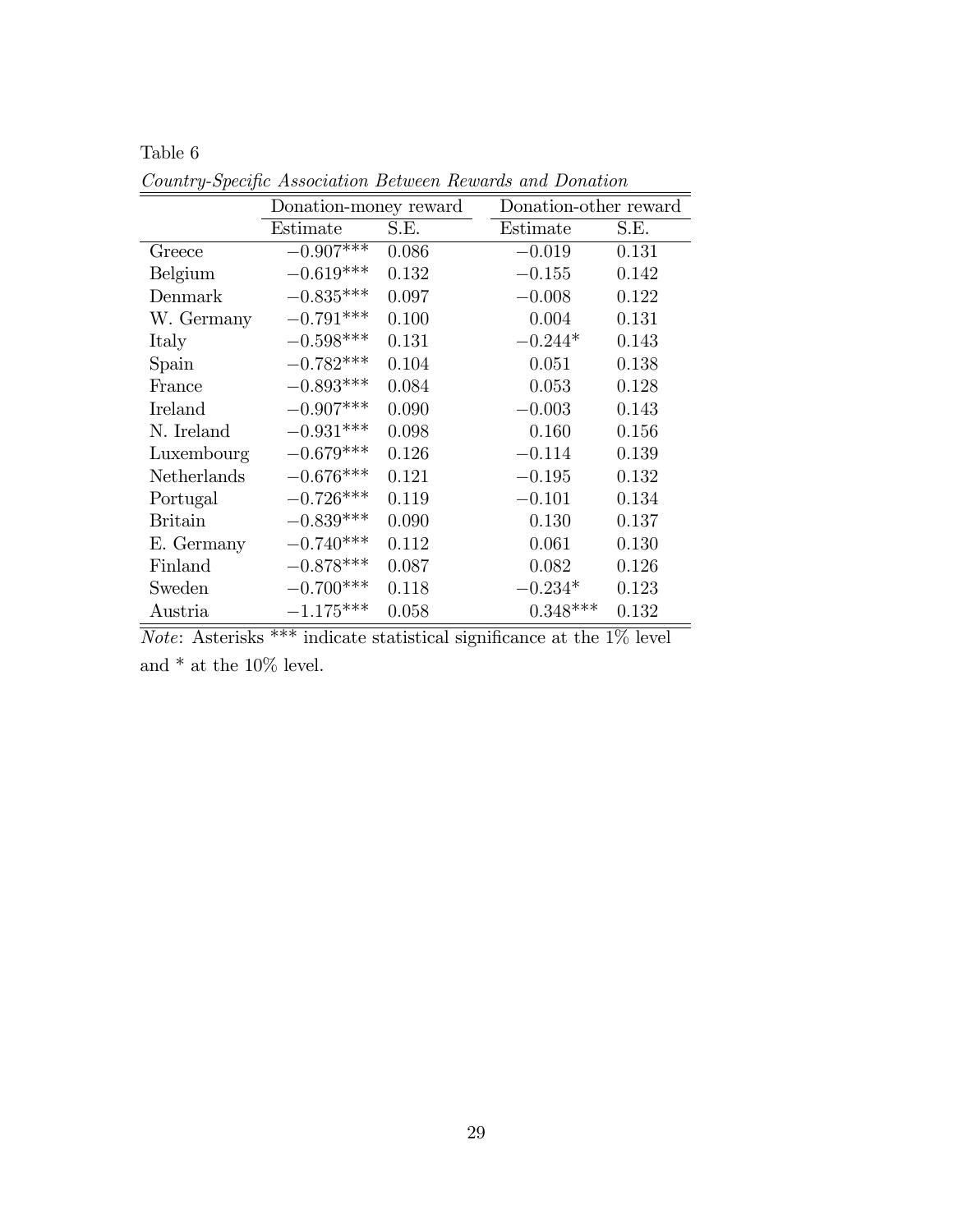

**Figure 1 : Percentage of donors and non-donors choosing positive quantities as rewards for donating blood**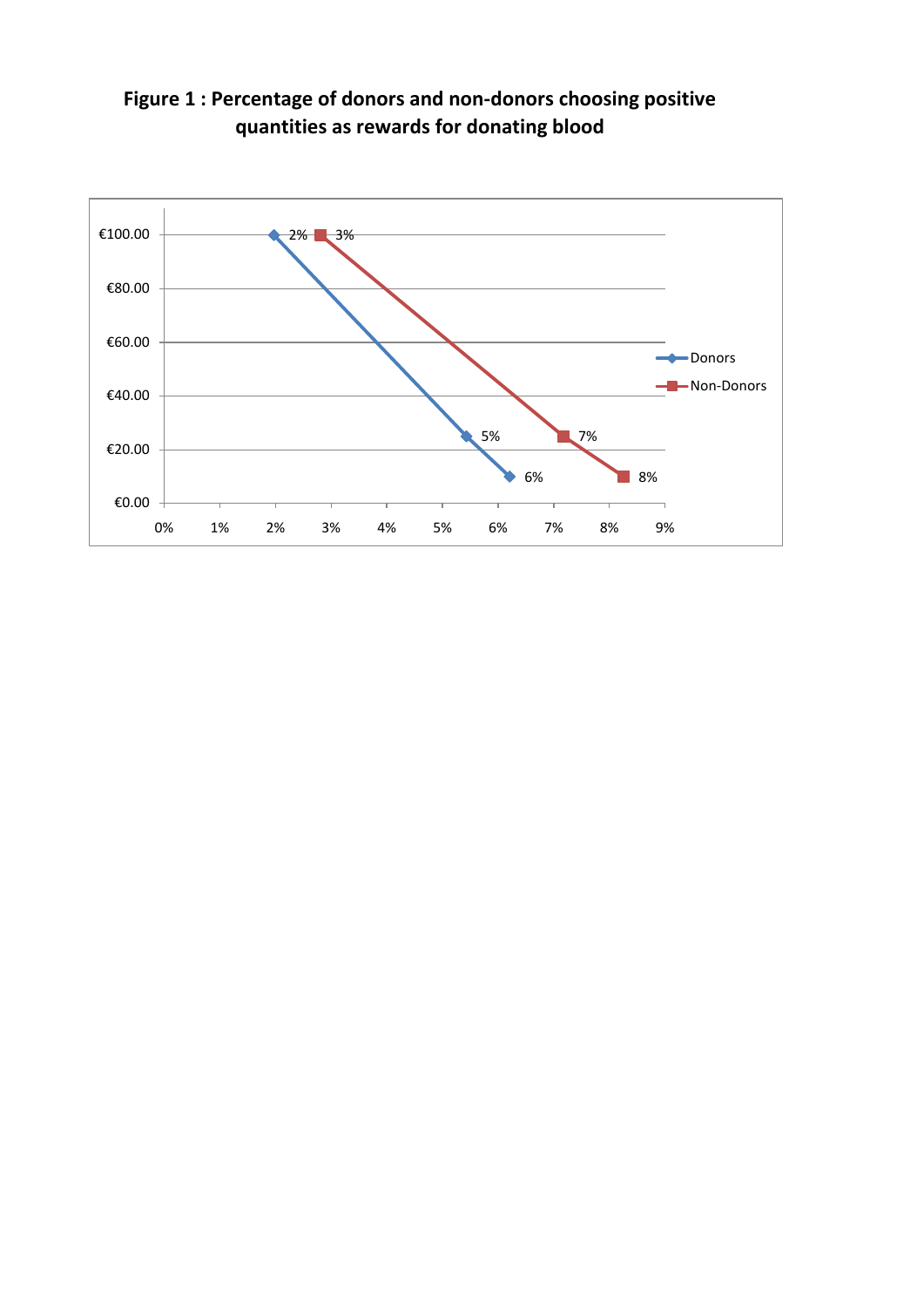### **CENTRE FOR ECONOMIC PERFORMANCE Recent Discussion Papers**

| 1156 | <b>Christian Siegel</b>                                                       | Female Employment and Fertility – The<br><b>Effects of Rising Female Wages</b>                                            |
|------|-------------------------------------------------------------------------------|---------------------------------------------------------------------------------------------------------------------------|
| 1155 | <b>Albrecht Ritschl</b>                                                       | The German Transfer Problem, 1920-1933: A<br>Sovereign Debt Perspective                                                   |
| 1154 | Gabriel M. Ahlfeldt<br>Stephen J. Redding<br>Daniel M. Sturm<br>Nikolaus Wolf | The Economics of Density: Evidence from<br>the Berlin Wall                                                                |
| 1153 | <b>Nattavudh Powdthavee</b><br>Yohanes E. Riyanto                             | Why Do People Pay for Useless Advice?                                                                                     |
| 1152 | <b>Thomas Sampson</b>                                                         | Selection into Trade and Wage Inequality                                                                                  |
| 1151 | Tim Barmby<br>Alex Bryson<br>Barbara Eberth                                   | Human Capital, Matching and Job<br>Satisfaction                                                                           |
| 1150 | <b>Ralf Martin</b><br>Mirabelle Muûls<br>Laure de Preux<br>Ulrich J. Wagner   | <b>Industry Compensation Under Relocation</b><br>Risk: A Firm-Level Analysis of the EU<br><b>Emissions Trading Scheme</b> |
| 1149 | <b>Albrecht Ritschl</b>                                                       | Reparations, Deficits, and Debt Default: the<br>Great Depression in Germany                                               |
| 1148 | Alex Bryson<br>John Forth<br>Minghai Zhou                                     | The CEO Labour Market in China's Public<br><b>Listed Companies</b>                                                        |
| 1147 | Gianmarco I. P. Ottaviano<br>Giovanni Peri<br>Greg C. Wright                  | Immigration, Offshoring and American Jobs                                                                                 |
| 1146 | <b>Thierry Mayer</b><br>Marc J. Melitz<br>Gianmarco I. P. Ottaviano           | Market Size, Competition, and the Product<br>Mix of Exporters                                                             |
| 1145 | Oriana Bandiera<br>Luigi Guiso<br>Andrea Prat<br>Raffaella Sadun              | What do CEOs Do?                                                                                                          |
| 1144 | Oriana Bandiera<br>Luigi Guiso<br>Andrea Prat<br>Raffaella Sadun              | Matching Firms, Managers, and Incentives                                                                                  |
|      |                                                                               |                                                                                                                           |